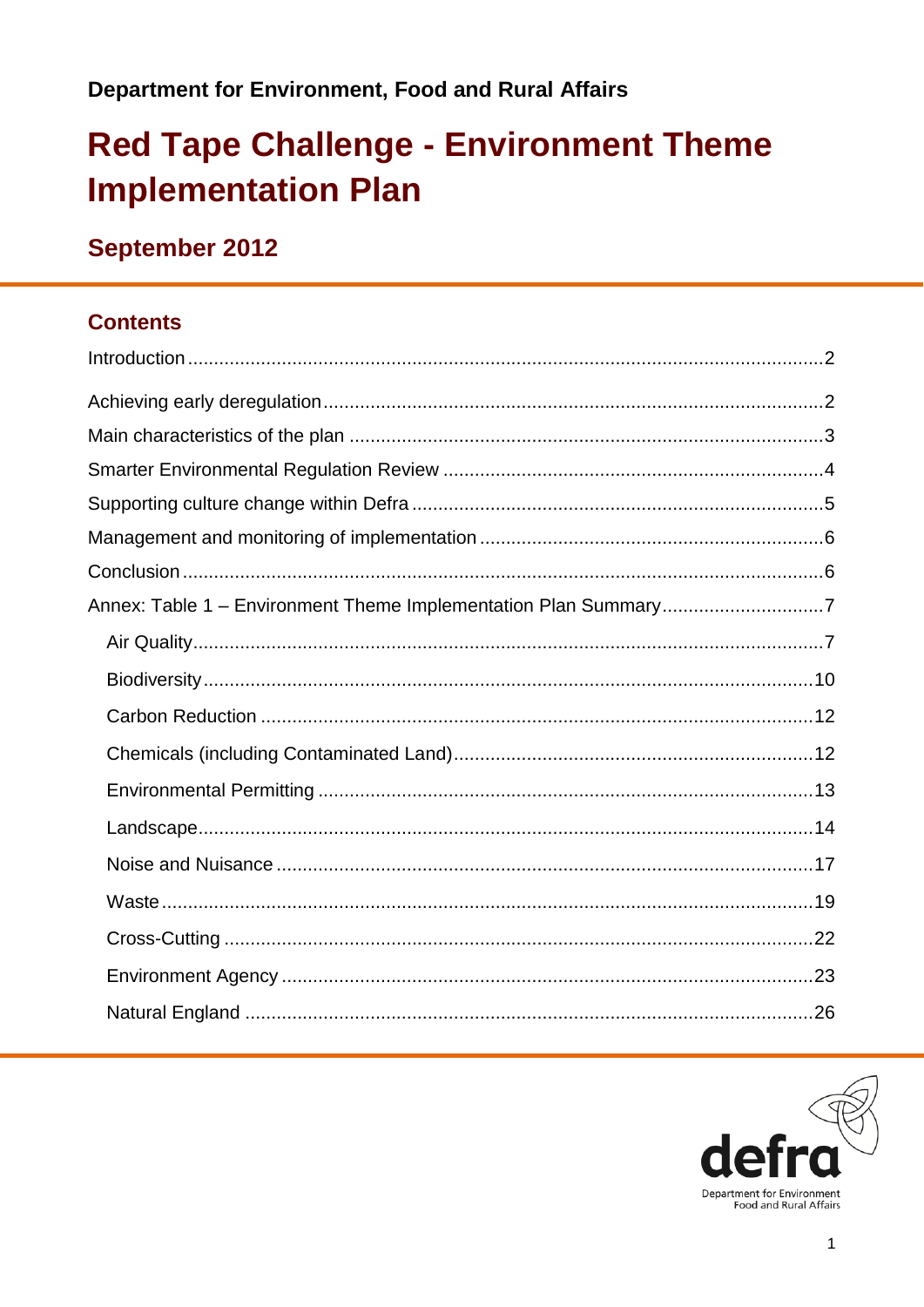# <span id="page-1-0"></span>**Introduction**

The full package of Environment theme proposals was announced on 19 March 2012. Of 255 regulations, 132 would be improved, mainly through simplification or consolidation; 70 would be kept as they are, to uphold important environmental protections; and 53 obsolete regulations would be removed. Defra also announced a new drive to introduce smarter implementation on the ground, committing to work with business and environment organisations to identify the scope for significant rationalisation of legislation, guidance and data sets. A total of 116 separate proposals were put forward.

Defra committed to developing a detailed implementation plan which it would make available to the Reducing Regulation Committee (RRC). This plan, which establishes a clear set of deadlines for implementation with intermediate milestones, will form the basis for future monitoring of the delivery of this suite of proposals.

Defra wants to be transparent with stakeholders and the wider public. We have therefore tested the plan with our Sounding Board of stakeholders and are publishing the key implementation dates on the Defra website.

# <span id="page-1-1"></span>**Achieving early deregulation**

Defra"s overarching aim in developing this plan has been to deliver early and meaningful improvements for business, within the context of reducing resources. The plan has also to be seen in the context of other Departmental priorities, including several other important deregulatory initiatives. These include:

- Commitments made under other Red Tape Challenge (RTC) themes, such as Hospitality, Food and Drink, and further proposals being developed through the Water and Marine theme.
- BIS"s Review of Enforcement, which already covers the Chemical industry and Marine and Coastal businesses.
- 200 recommendations from the Independent Farming Task Force, 96% of which were accepted in the Government's response published on 21 February.
- Results of the Habitats and Wild Birds Directives Implementation Review.
- The Penfold Review.
- Negotiations to reform the Common Agricultural Policy and increasing engagement on EU legislation generally.

These actions clearly demonstrate the significant deregulatory effort which is being undertaken by Defra but also the need for careful planning and management of priorities and resources.

The plan has been developed against the following broad criteria which are intended to deliver benefits to business at the earliest opportunity. To make sure that the plan is achievable, we have been mindful to ensure that common resources, such as lawyers and analysts as well as policy officials, have been involved in setting the target dates: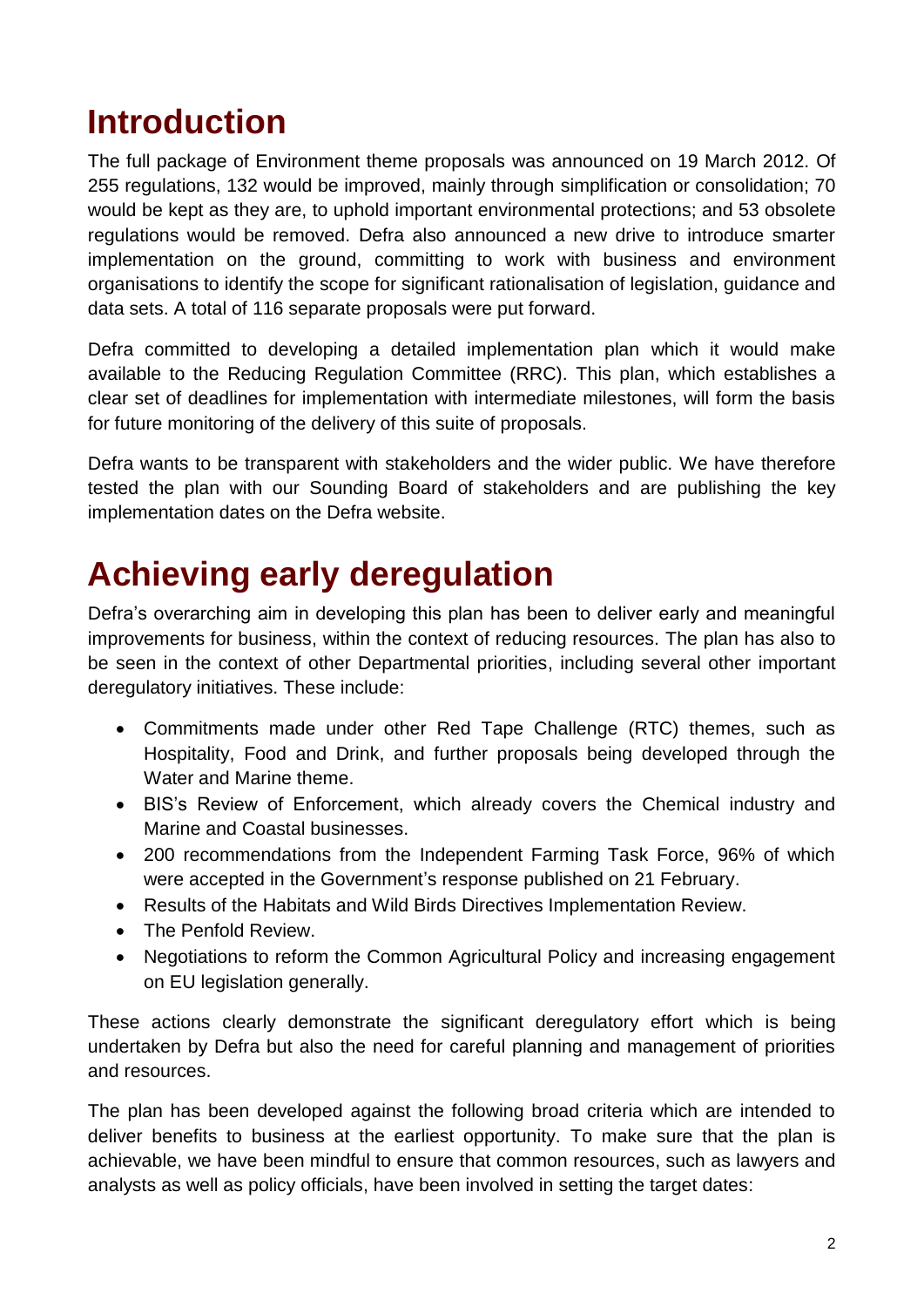- **i) Within 1 year of announcement (Common Commencement Date (CCD) April 2013):** Proposals that are easy to implement, provide significant benefits to business/citizens and are probably not controversial.
- **ii) Between 1-2 years of announcement (CCD April 2014):** Proposals that will require more preparation, perhaps significant consultation and may be controversial but still provide meaningful benefits to business/citizens.
- **iii) More than 2 years from announcement (normally by CCD April 2015):** Measures that may require significant resources or time to implement (such as changes to primary legislation) or which are likely to provide only limited benefits to business/citizens.

# <span id="page-2-0"></span>**Main characteristics of the plan**

The implementation plan records proposals relating to both legislative (60%) and delivery reform (40%) – see Graph 1. Of those reforms to delivery arrangements 55% will be taken forward by Defra"s regulators. The plan has therefore been prepared in full collaboration with the Environment Agency and Natural England along with an agreed process for reporting.



#### **Graph 1: Regulatory and non-regulatory proposals by policy area or Agency responsible**

It should be noted that, at the date of publishing, over 10% of the 116 proposals have already been implemented, with forecast savings to business of over £140million per year. By October 2013, under this plan, 66% of our commitments and 70% of those which have a significant impact on businesses will have been delivered. By the end of this Parliament, the plan will deliver 96% of all proposals. Those programmed for 2016 are unlikely to impact on business – see Graph 2 below.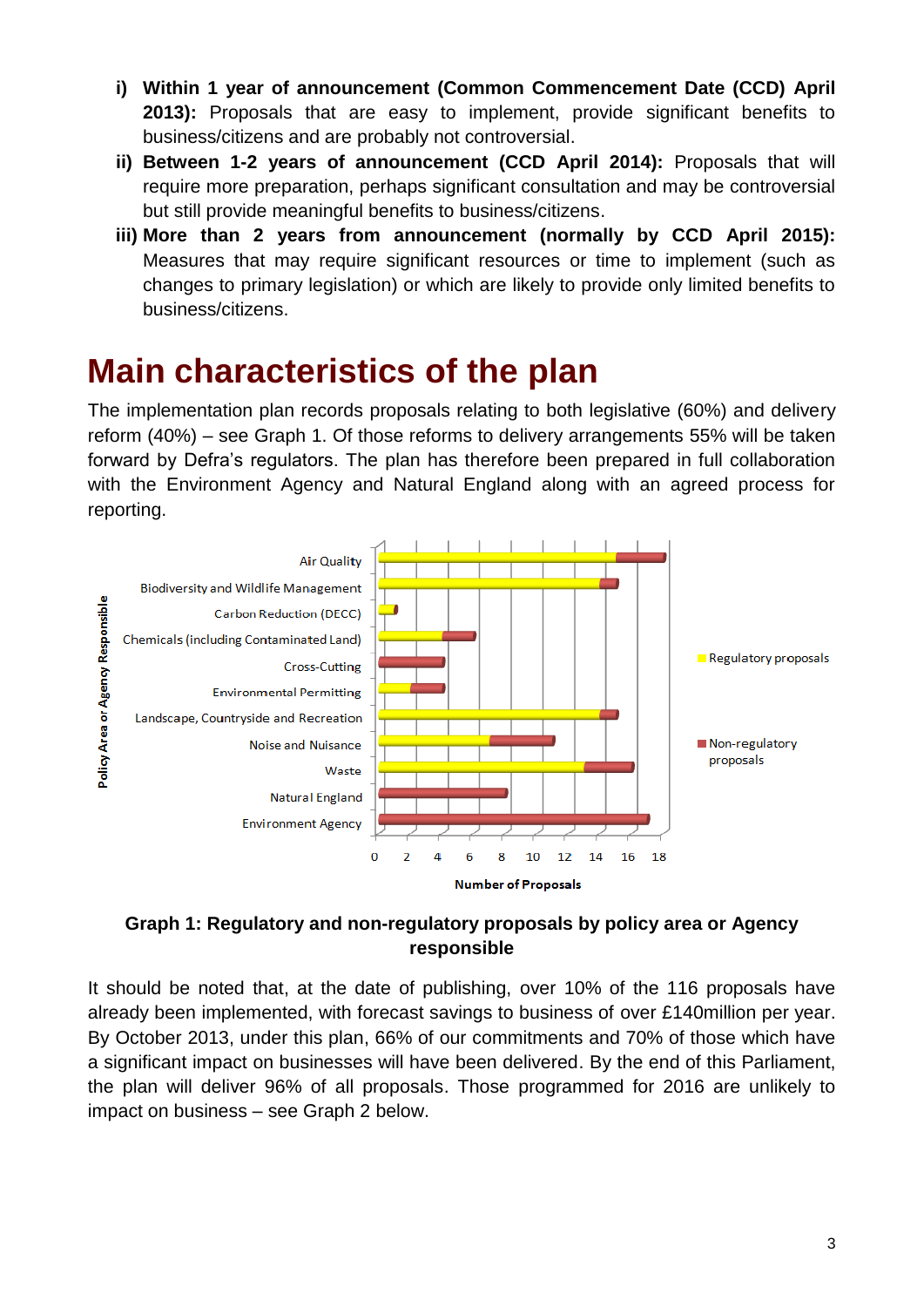

**Graph 2: Timetable of proposals, highlighting those with significant impact**

Proportionate Impact Assessments (IAs) are not available for many of the proposals at this stage but those prepared so far confirm estimated business savings of almost £850million over five years. However, in order to ensure that savings are properly accounted, our internal implementation tracker will capture information on all IAs that are developed. We are confident that the plan, particularly when additional proposals for reform to guidance and datasets are taken into account, will safely exceed the £1billion stated at announcement.

# <span id="page-3-0"></span>**Smarter Environmental Regulation Review**

An important component of our proposals was a cross-cutting review of the environmental regulatory framework, to include the scope for rationalizing legislation, guidance and datasets. Our announcement gave the following ambitious commitments:

- Defra will start work immediately with business and environment organisations to identify the scope for significant rationalisation of guidance and will report to Ministers by end September 2012. Ministers will take decisions following a Star Chamber, with the aim of an announcement in the autumn.
- Defra will similarly examine the scope for significant rationalisation of data sets and report by autumn 2012. Changes that can be easily introduced will be taken forward as soon as possible.

Whilst these commitments are intended, by end September 2012, to provide early examples for reform, the project has also been asked to report by end December 2012 on opportunities for longer term reforms including those requiring changes to legislation.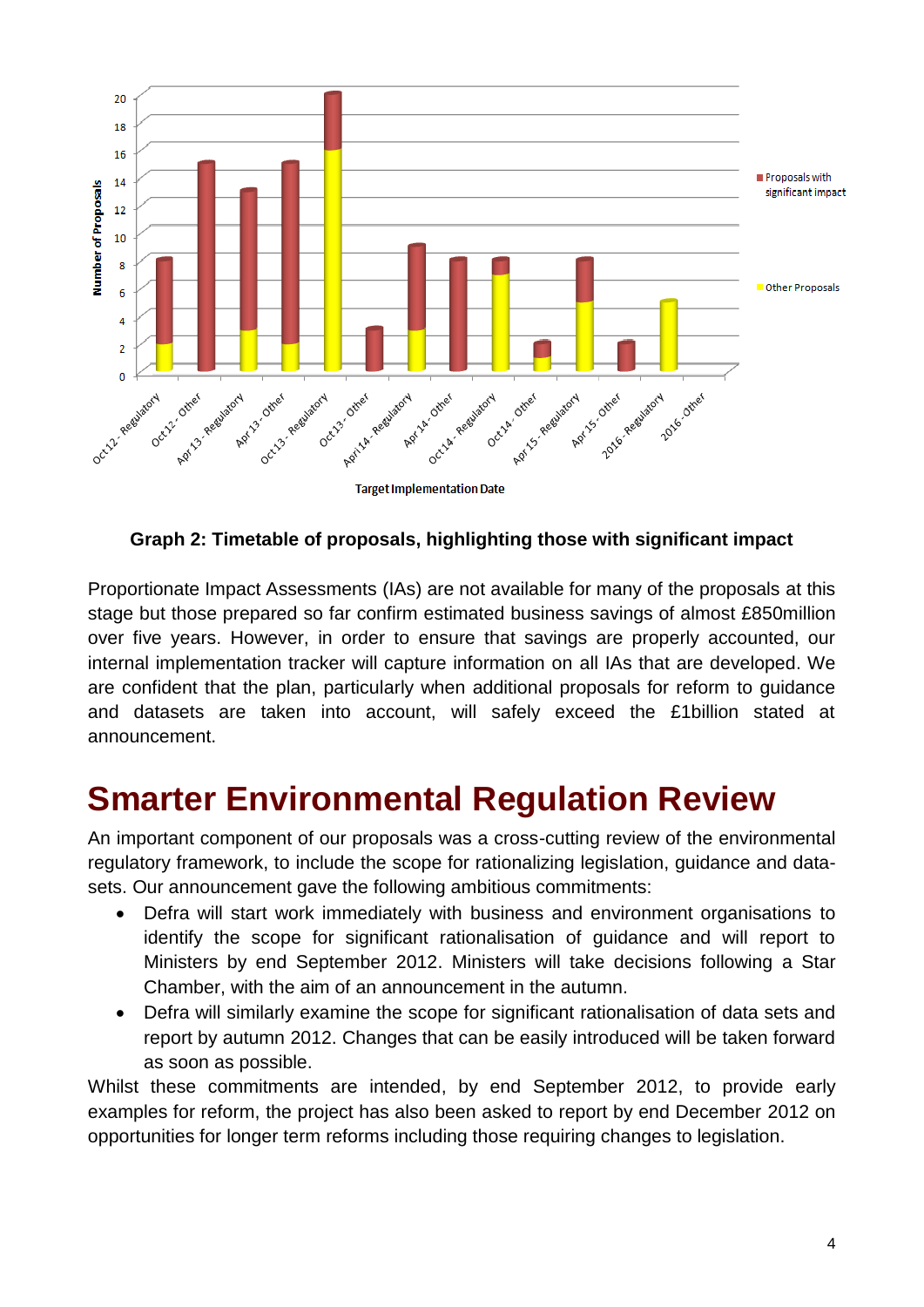A project team has been established and is taking this work forward. The review is being overseen by a Director led Steering Group that includes representation from the Defra network, Cabinet Office, Treasury and BIS.

The first phase of the project involved a comprehensive assessment of the current situation and rationale for reform. The whole environmental regulatory landscape – legislation, guidance, data requirements and compliance arrangements – has been mapped to understand its complexity and identify potential issues, such as overlap and duplication. We will continue to engage extensively with stakeholders to ensure we have the strongest possible basis for resulting recommendations.

This is most a complicated piece of work and it is important to get it right. Nevertheless, the project will not delay opportunities for near-term improvements to be made.

### <span id="page-4-0"></span>**Supporting culture change within Defra**

One of the RTC"s key aims was to promote the objective of culture change within Whitehall. To complement our RTC proposals, we will shortly be testing a new system, Policy Implementation Management and Made Simple (PIMMS), which we hope to introduce formally from autumn 2012. PIMMS is intended to:

- a) Place more focus more on policy inception and apply a more consistent approach to defining and recording policy options, including alternatives to regulation, and improve the reliability of project management. We will do this by introducing a "**Policy Appraisal Statement**" to formally initiate new policies and IAs.
- b) Improve information management by stripping out duplication of data collection across the Department. We will do this through the development of Defra"s **Regulatory Management Tool (RMT)** as the single Department database of both regulatory and non-regulatory policies and thus improve the quality of reporting to senior managers and their ability to prioritise activities and resources.
- c) Improve transparency of our regulatory stock and ensure we hold accurate data which is easily kept up-to-date. We will do this through a web-based searchable portal, **"Defra-Lex"**, which will become a "one-stop-shop" for all key publicly produced documentation on Defra-owned legislation, including guidance, consultation documents and Impact Assessments. Produced in collaboration with the National Archives, Defra-Lex will be used as an internal tool from October 2012 prior to being made public from April 2013.
- d) Support the **continuous development and performance of staff**. We will do this by developing a training programme to embed better regulation principles including drop-in sessions, workshops and internal communications, complemented by improved internal guidance.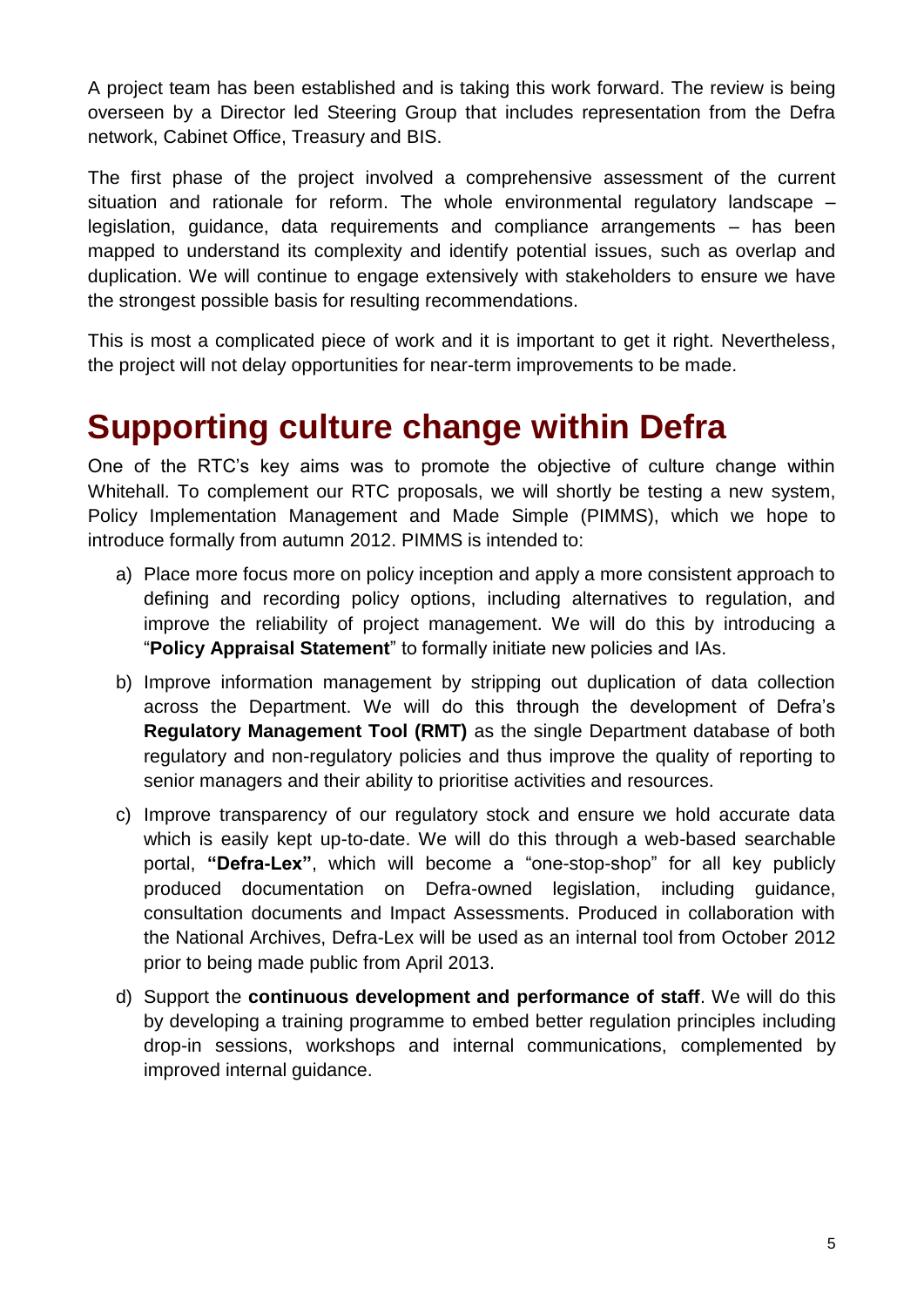# <span id="page-5-0"></span>**Management and monitoring of implementation**

The detailed plan which is annexed has been agreed with Defra policy Directors, who will take responsibility for ensuring that the plan is delivered in their areas. The plan is ordered by proposal rather than the original list of regulations that appeared on the Red Tape Challenge website. This will facilitate monitoring as well as its incorporation into a broader Departmental de-regulatory plan encompassing proposals from other initiatives. This should better ensure overall oversight of delivery.

Regular reports will be provided to Defra policy Directors and Cabinet Office to facilitate strategic oversight and management. Reports will also be provided to Ministers.

The plan will need to take on board further proposals that might arise, such as those resulting from the Fly-tipping Summit of 26 July 2012; reports from the cross-cutting project on legislation, guidance and datasets; and further website comments and stakeholder engagement. It may also need to be adjusted in response to new Government priorities.

# <span id="page-5-1"></span>**Conclusion**

This plan takes a systematic and considered approach to implementing the Environment theme package, supported by effective information management and monitoring arrangements. Key proposals have been taking forward quickly whilst the broad package has been assessed and prioritised according to their benefits to business.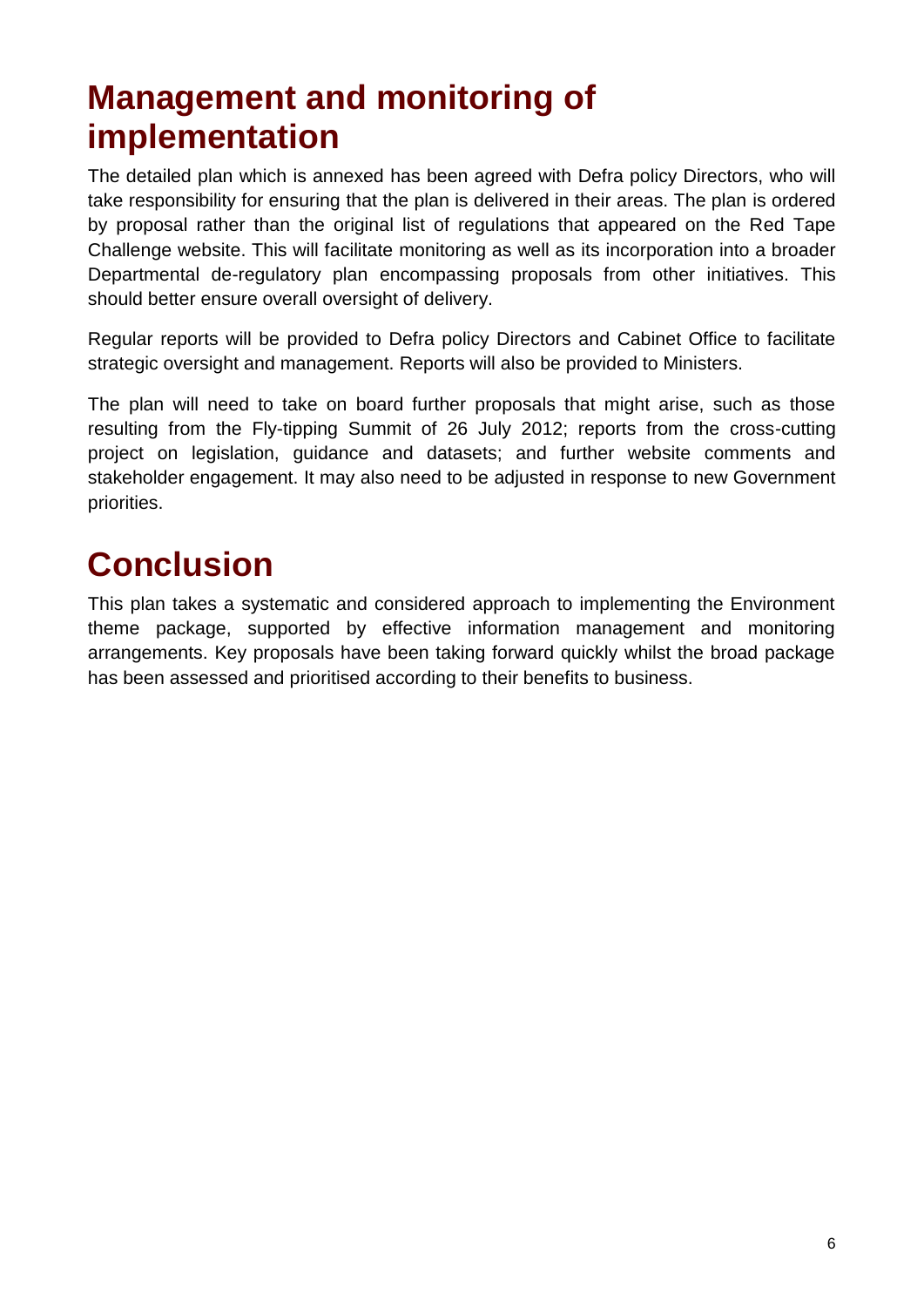# **Annex: Table 1 – Environment Theme Implementation Plan Summary**

#### **Air Quality**

<span id="page-6-1"></span><span id="page-6-0"></span>

| <b>Target date of</b><br>implementation | Proposal                                                                                                                                                                                                                                                                                                                                        | Title of relevant SI or Act                                                                                                                   | Origin             | <b>Consultation</b><br>due date                                                  |
|-----------------------------------------|-------------------------------------------------------------------------------------------------------------------------------------------------------------------------------------------------------------------------------------------------------------------------------------------------------------------------------------------------|-----------------------------------------------------------------------------------------------------------------------------------------------|--------------------|----------------------------------------------------------------------------------|
| Implemented                             | Consolidate the five Smoke Control Areas (Authorised Fuels)<br>Regulations into one instrument.                                                                                                                                                                                                                                                 | The Smoke Control Areas (Authorised Fuels) (England) Regulations<br>2001 and Amendments from 2002, 2005, 2006 and 2007                        | Domestic           | N/A                                                                              |
| Implemented                             | Consolidate the four Regulations when transposing a minor<br>deregulatory amendment to the Paint Products Directive.                                                                                                                                                                                                                            | The Volatile Organic Compounds in Paints, Varnishes and Vehicle<br>Refinishing Products Regulations 2005 and Amendments from 2009<br>and 2010 | EU                 | N/A                                                                              |
| April 2013                              | Simplify the arrangements so the required performance of<br>fuels is specified rather than a list of fuels.                                                                                                                                                                                                                                     | The Smoke Control Areas (Authorised Fuels) (England) Regulations<br>2001 and Amendments from 2002, 2005, 2006 and 2007                        | Domestic           | September<br>2012                                                                |
| April 2013                              | Simplify the arrangements so that the required performance of<br>fireplaces is specified rather a list of individual fireplaces.                                                                                                                                                                                                                | The Smoke Control Areas (Exempted Fireplaces) (England) Order<br>2011                                                                         | Domestic           | September<br>2012                                                                |
| <b>April 2013</b>                       | Streamline applications and permits and reduce business<br>charges for up to 20 industry sectors.                                                                                                                                                                                                                                               | Environmental Permitting (England and Wales) Regulations 2010                                                                                 | EU and<br>Domestic | Different dates<br>for different<br>sectors                                      |
| October 2013                            | Amend the Act to remove the requirement for Further<br>Assessments.                                                                                                                                                                                                                                                                             | Environment Act 1995                                                                                                                          | Domestic           | Unsure at<br>present                                                             |
| October 2013                            | Review the impact of the Clean Air Act and associated<br>regulations and consult on findings. Defra will look to reduce<br>burdens on business and local authorities (LAs) by identifying<br>which measures are redundant and which can be modernised<br>to a) help LAs meet EU air quality targets and b) help reduce<br>costs for businesses. | N/A                                                                                                                                           | EU and<br>Domestic | Options<br>consultation<br>May 2013<br>Regulations<br>late 2013 or<br>early 2014 |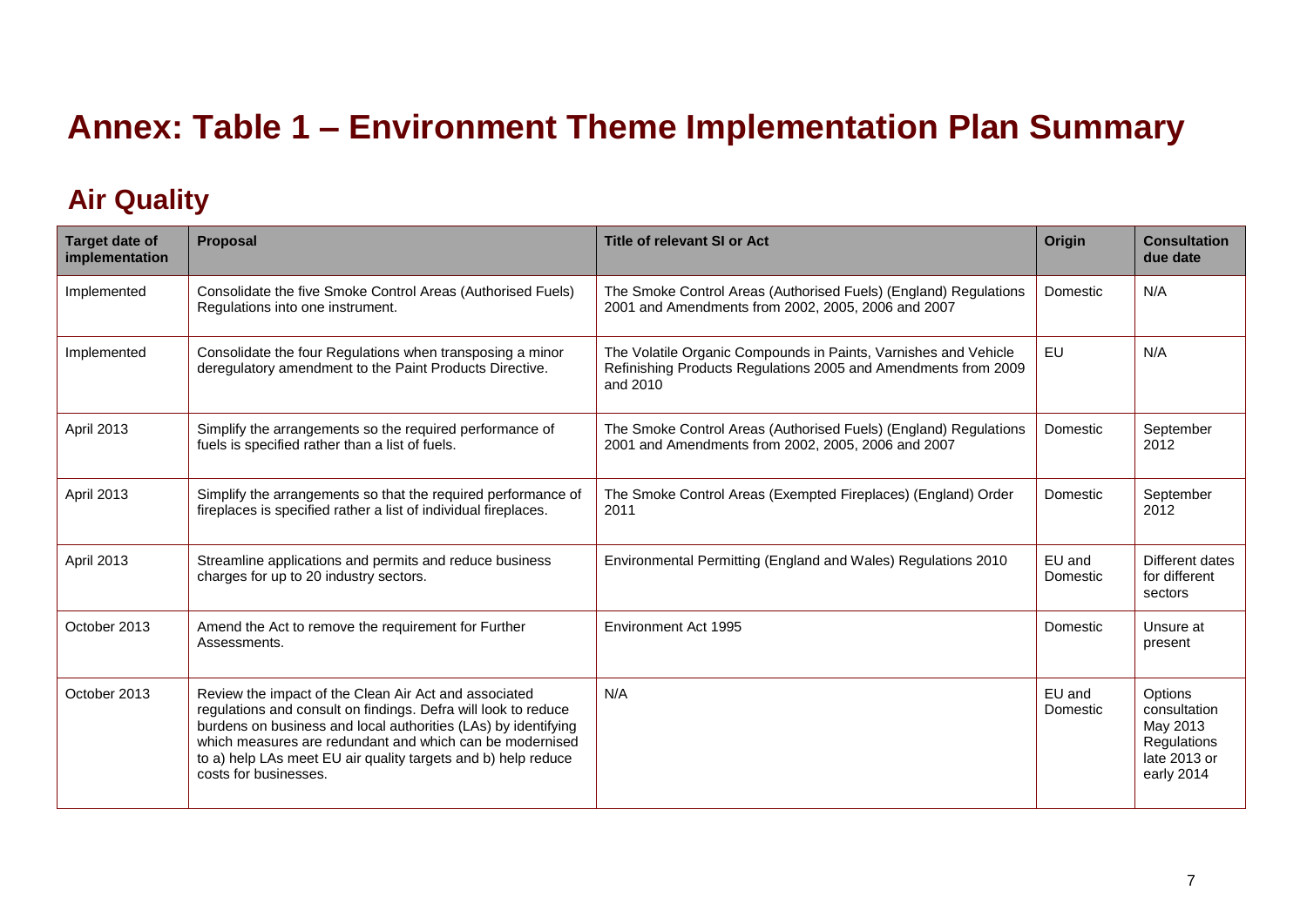| <b>Target date of</b><br>implementation                                                                                            | Proposal                                                                                                                                                                                                                                                                                                                                                                                                                                                                                                                                                                                          | <b>Title of relevant SI or Act</b>                                                                           | Origin   | <b>Consultation</b><br>due date |
|------------------------------------------------------------------------------------------------------------------------------------|---------------------------------------------------------------------------------------------------------------------------------------------------------------------------------------------------------------------------------------------------------------------------------------------------------------------------------------------------------------------------------------------------------------------------------------------------------------------------------------------------------------------------------------------------------------------------------------------------|--------------------------------------------------------------------------------------------------------------|----------|---------------------------------|
| October 2013                                                                                                                       | Remove the Regulations as they have been superseded by<br>Environmental Permitting Regulations 2010.                                                                                                                                                                                                                                                                                                                                                                                                                                                                                              | The Pollution Prevention and Control (Unauthorised Part B<br>Processes) (England and Wales) Regulations 2004 | EU       | N/A                             |
| October 2013                                                                                                                       | Remove the Regulations as they are now obsolete.                                                                                                                                                                                                                                                                                                                                                                                                                                                                                                                                                  | The Control of Industrial Air Pollution (Transfer of Powers of<br>Enforcement) Regulations 1987              | Domestic | N/A                             |
| October 2013                                                                                                                       | Remove the Regulations. They refer to the Alkali Act 1906<br>and Section 19 of the Health and Safety at Work etc. Act 1974<br>which were repealed in 1999.                                                                                                                                                                                                                                                                                                                                                                                                                                        | Clean Air Enactments (Repeals and Modifications) Regulations<br>1974                                         | Domestic | N/A                             |
| October 2013                                                                                                                       | Remove the Regulations, as they have been superseded by<br>the Environmental Protection Regulations 2010.                                                                                                                                                                                                                                                                                                                                                                                                                                                                                         | Control of Asbestos in the Air Regulations 1990                                                              | Domestic | N/A                             |
| Commission<br>unlikely to put<br>forward legislative<br>proposals for<br>ambient air quality<br>until late 2013 at<br>the earliest | Working in partnership with other Member States (MSs), use<br>the EC review of air quality legislation to seek: amendments to<br>the Air Quality Directive which reduce the infraction risk faced<br>by most MSs, especially in relation to nitrogen dioxide<br>provisions; simplifications to the legal framework (e.g. through<br>reducing requirements for MSs) to reduce costs and admin<br>burdens to local authorities and businesses whilst maintaining<br>or improving health and ecosystem protection; requirements<br>that are strictly proportional to evidence on costs and benefits. | N/A                                                                                                          | EU       | N/A                             |
| Hopefully by end<br>2013 (Depends on<br>EU)                                                                                        | The Commission has adopted a draft Directive to amend<br>Directive 1999/32/EC which includes provisions to delegate<br>decisions on what is to be included in annual reports to the<br>Commission. We see no value in this and we are in discussion<br>with DfT (who lead on this) on means to resist or temper this<br>proposal.                                                                                                                                                                                                                                                                 | Sulphur Content of Liquid Fuels (England and Wales) Regulations<br>2007                                      | EU       | N/A                             |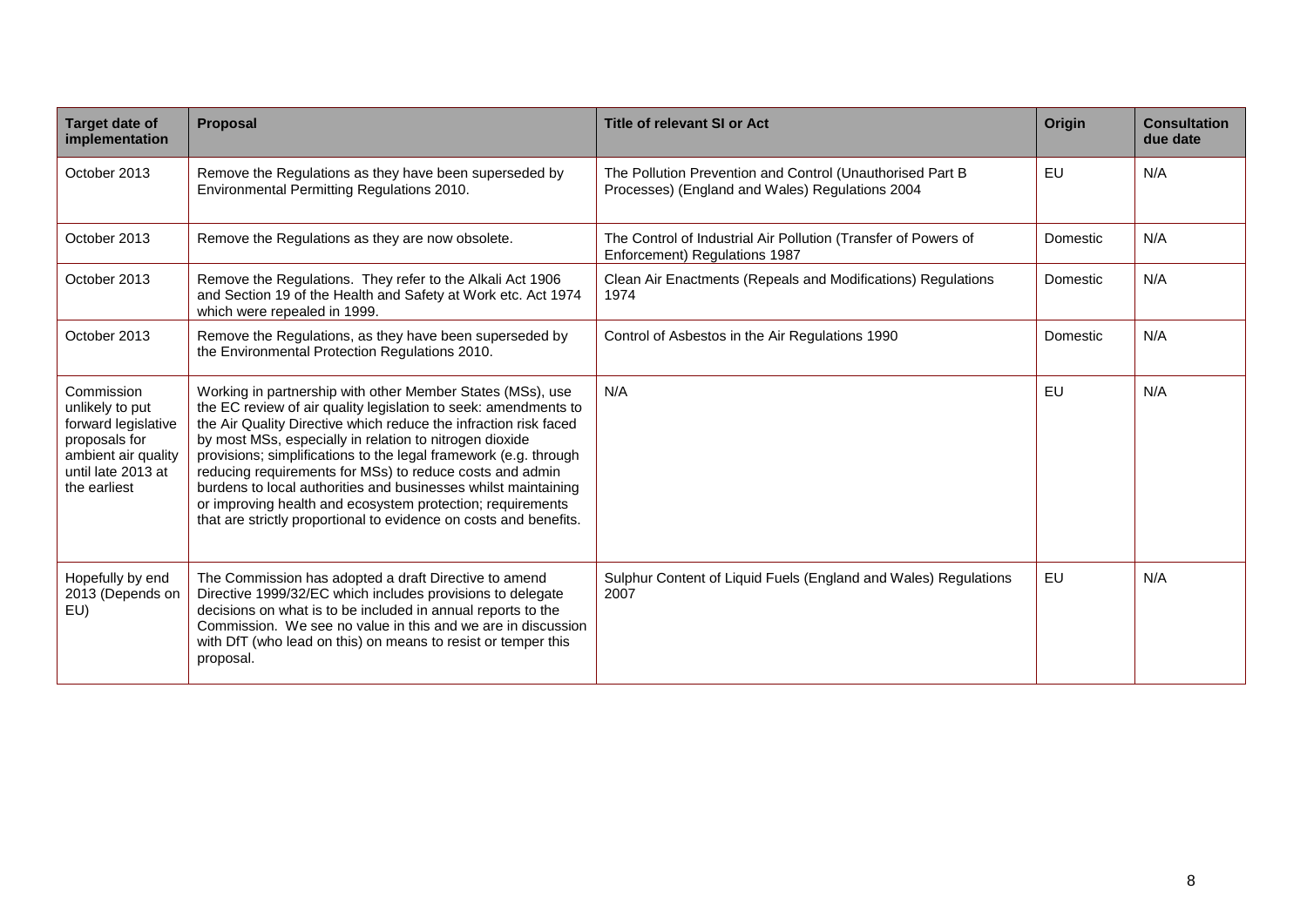| <b>Target date of</b><br>implementation | Proposal                                                                                                                                                                                                                                                                                                                                                                                                                                                                                                                                                                                                                               | <b>Title of relevant SI or Act</b>                                                                                                                                                                                                                                                                                                                                                                                                                                                                                                                                                               | Origin             | <b>Consultation</b><br>due date                                                  |
|-----------------------------------------|----------------------------------------------------------------------------------------------------------------------------------------------------------------------------------------------------------------------------------------------------------------------------------------------------------------------------------------------------------------------------------------------------------------------------------------------------------------------------------------------------------------------------------------------------------------------------------------------------------------------------------------|--------------------------------------------------------------------------------------------------------------------------------------------------------------------------------------------------------------------------------------------------------------------------------------------------------------------------------------------------------------------------------------------------------------------------------------------------------------------------------------------------------------------------------------------------------------------------------------------------|--------------------|----------------------------------------------------------------------------------|
| October 2014                            | Review existing local air quality legislation to focus<br>requirements on those that are essential to ensure compliance<br>with EU targets. Review the role and responsibilities of local<br>authorities to help ensure that action is taken by those with<br>relevant powers to address the key issues (e.g. transport<br>emissions). Review the role of transport measures in meeting<br>air quality targets, including the consistency in approach<br>across local areas, working with other relevant departments,<br>especially DfT and DH. Consolidate Air Quality Standards<br>Regulations to simplify the regulatory landscape. | N/A                                                                                                                                                                                                                                                                                                                                                                                                                                                                                                                                                                                              | EU and<br>Domestic | Options<br>consultation<br>May 2013<br>Regulations<br>late 2013 or<br>early 2014 |
| October 2014                            | Merge the Air Quality (England) (Amendment) Regulations<br>2002 with the Air Quality Standards Regulations 2010. This<br>will allow us, for instance, to realign local authority duties<br>towards limit values rather than objectives, bring attainment<br>dates for certain pollutants into alignment, and achieve a more<br>transparent approach to implementing EU legislation.                                                                                                                                                                                                                                                    | Air Quality (England) (Amendment) Regulations 2002 and the Air<br>Quality Standards Regulations 2010                                                                                                                                                                                                                                                                                                                                                                                                                                                                                             | Domestic           | Options<br>consultation<br>May 2013<br>Regulations<br>late 2013 or<br>early 2014 |
| December 2014                           | Review the impact of the Clean Air Act, and consult on<br>findings. Look to reduce burdens on business and local<br>authorities by reviewing the Clean Air Act and associated<br>regulations to identify which measures are redundant and<br>which can be modernised to help local authorities meet EU air<br>quality targets and help reduce costs for businesses. It is likely<br>that more than one legislative vehicle will be used.                                                                                                                                                                                               | Clean Air Act and regulated Regulations: Dark Smoke (Permitted<br>Periods) Regulations 1958; Clean Air (Emission of Dark Smoke)<br>(Exemption) Regulations 1969; Clean Air (Emission of Grit and Dust<br>from Furnaces) Regulations 1971; Clean Air (Measurement of Grit<br>and Dust from Furnaces) Regulations 1971; Clean Air (height of<br>chimneys) (exemption) regulations 1969; Control of Atmospheric<br>Pollution (Research and Publicity) Regulations 1977; Control of<br>Atmosphere Pollution (Appeals) Regulations 1977; Dark Smoke<br>(Permitted Periods) (Vessels) Regulations 1958 | EU and<br>Domestic | May 2013                                                                         |
| January 2015                            | Merge to simplify the regulatory landscape.                                                                                                                                                                                                                                                                                                                                                                                                                                                                                                                                                                                            | The Environment Protection (Controls on Ozone-Depleting<br>Substances) Regulations 2011 and the Ozone Depleting<br>Substances (Qualifications) Regulations 2009                                                                                                                                                                                                                                                                                                                                                                                                                                  | EU                 | N/A                                                                              |
| April 2015                              | Work with the Department of Health and directors of public<br>health to raise awareness about the health impacts of air<br>pollution and change behaviours in areas such as transport<br>and biomass burning to improve air quality.                                                                                                                                                                                                                                                                                                                                                                                                   | N/A                                                                                                                                                                                                                                                                                                                                                                                                                                                                                                                                                                                              | N/A                | N/A                                                                              |

 $1$  Work is in scoping stage. Timeline will be available when scoping is completed.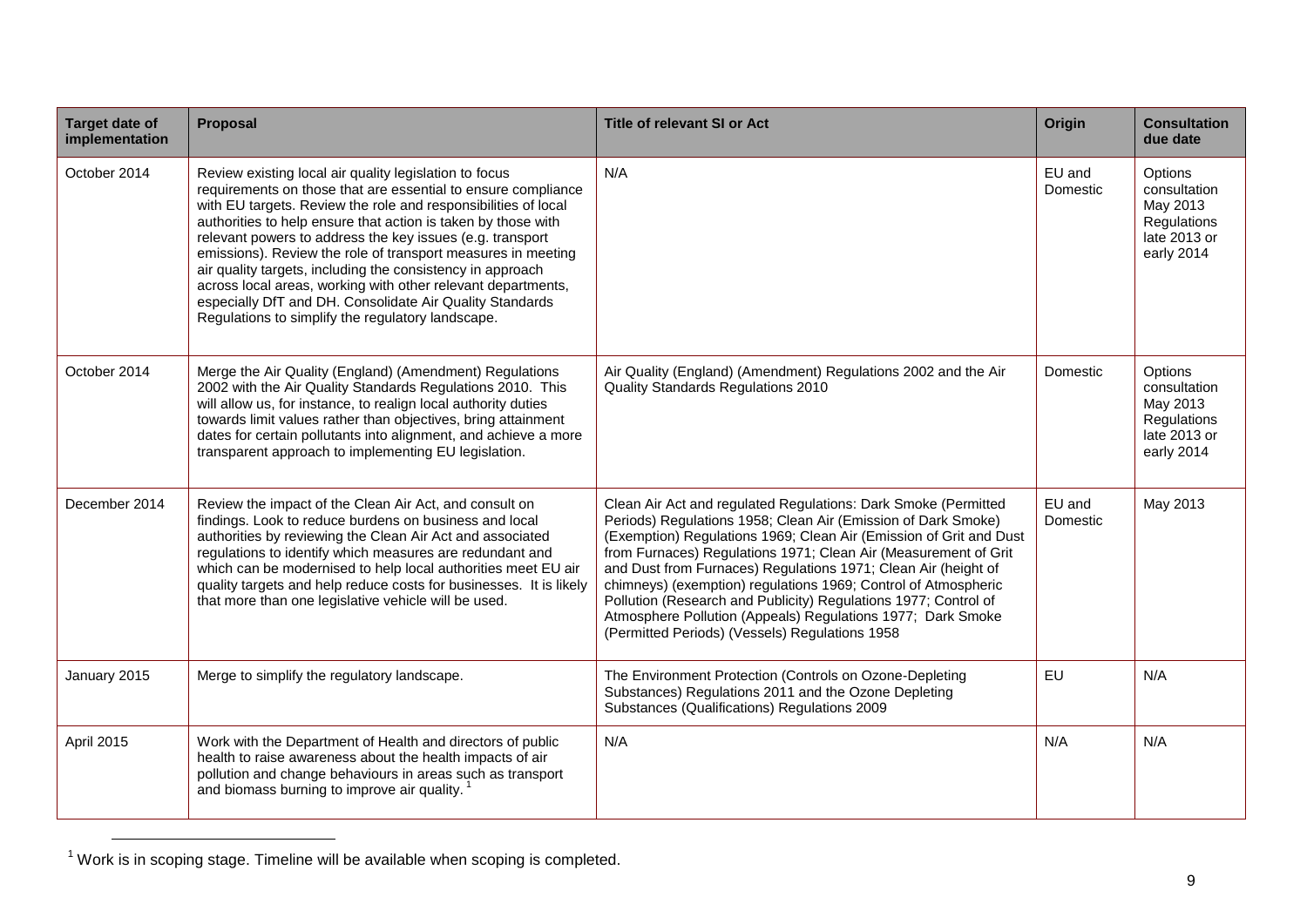### **Biodiversity**

<span id="page-9-0"></span>

| <b>Target date of</b><br>implementation       | Proposal                                                                                                                                                                                                                                                                                                                                                                                                    | <b>Title of relevant SI or Act</b>                                                     | Origin    | <b>Consultation</b><br>due date |
|-----------------------------------------------|-------------------------------------------------------------------------------------------------------------------------------------------------------------------------------------------------------------------------------------------------------------------------------------------------------------------------------------------------------------------------------------------------------------|----------------------------------------------------------------------------------------|-----------|---------------------------------|
| Implemented                                   | Consolidate the Spring Traps Approval Order 1995 with the<br>three Variation Orders to improve clarity.                                                                                                                                                                                                                                                                                                     | Spring Traps Approval Order 1995 and Variations from 2007, 2009<br>and 2010            | Domestic  | N/A                             |
| January 2013                                  | Merge with other Animal Health and Veterinary Laboratories<br>Agency Fees regulations to simplify the regulatory landscape.<br>Also increase the fees in line with the Government's aims to<br>move to full cost recovery.                                                                                                                                                                                  | Control of Trade in Endangered Species (Fees) Regulations 2009                         | Domestic  | <b>July 2012</b>                |
| April 2013                                    | The current regulations are being reviewed to ensure they are<br>fit for purpose. Two authorised suppliers of rings, who also<br>represent traders and breeders, are working with Defra to<br>identify how implementation could be brought up to date.<br>Consideration is being given to consolidating the set of<br>regulations relating to the ringing of birds to simplify the<br>regulatory landscape. | Wildlife and Countryside (Ringing of Certain Birds) Regulations<br>1982                | Domestic  | <b>July 2012</b>                |
| A progress report<br>is due in Spring<br>2013 | Review implementation of the Habitats and Wild Birds<br>Directives on the ground, especially the impact on proposed<br>developments, with a view to reducing burdens on business<br>while maintaining the integrity of the Directives. Results were<br>announced alongside the 2012 Budget. A progress report is<br>due in spring 2013.                                                                     | The Conservation of Habitats and Species Regulations 2010 and<br>Amendments from 2011  | <b>EU</b> | N/A                             |
| October 2013                                  | Remove the requirement on occupiers of land to report the<br>presence of grey squirrels on their land.                                                                                                                                                                                                                                                                                                      | Grey Squirrels (Prohibition of Importation and Keeping) Order 1937                     | Domestic  | Summer 2012                     |
| October 2013                                  | Remove these Regulations. If the licensing authority decided<br>to charge in the future, they will do so via the mechanism for<br>introducing charges included in the Public Bodies Bill.                                                                                                                                                                                                                   | Mink (Keeping) Regulations 1975 and Amendments from 1977,<br>1979, 1982, 1987 and 1997 | Domestic  | N/A                             |
| October 2013                                  | Remove these Regulations. If the licensing authority decided<br>to charge in the future, they will do so via the mechanism for<br>introducing charges included in the Public Bodies Bill.                                                                                                                                                                                                                   | The Coypus (Special Licence) (Fees) Regulations 1997                                   | Domestic  | N/A                             |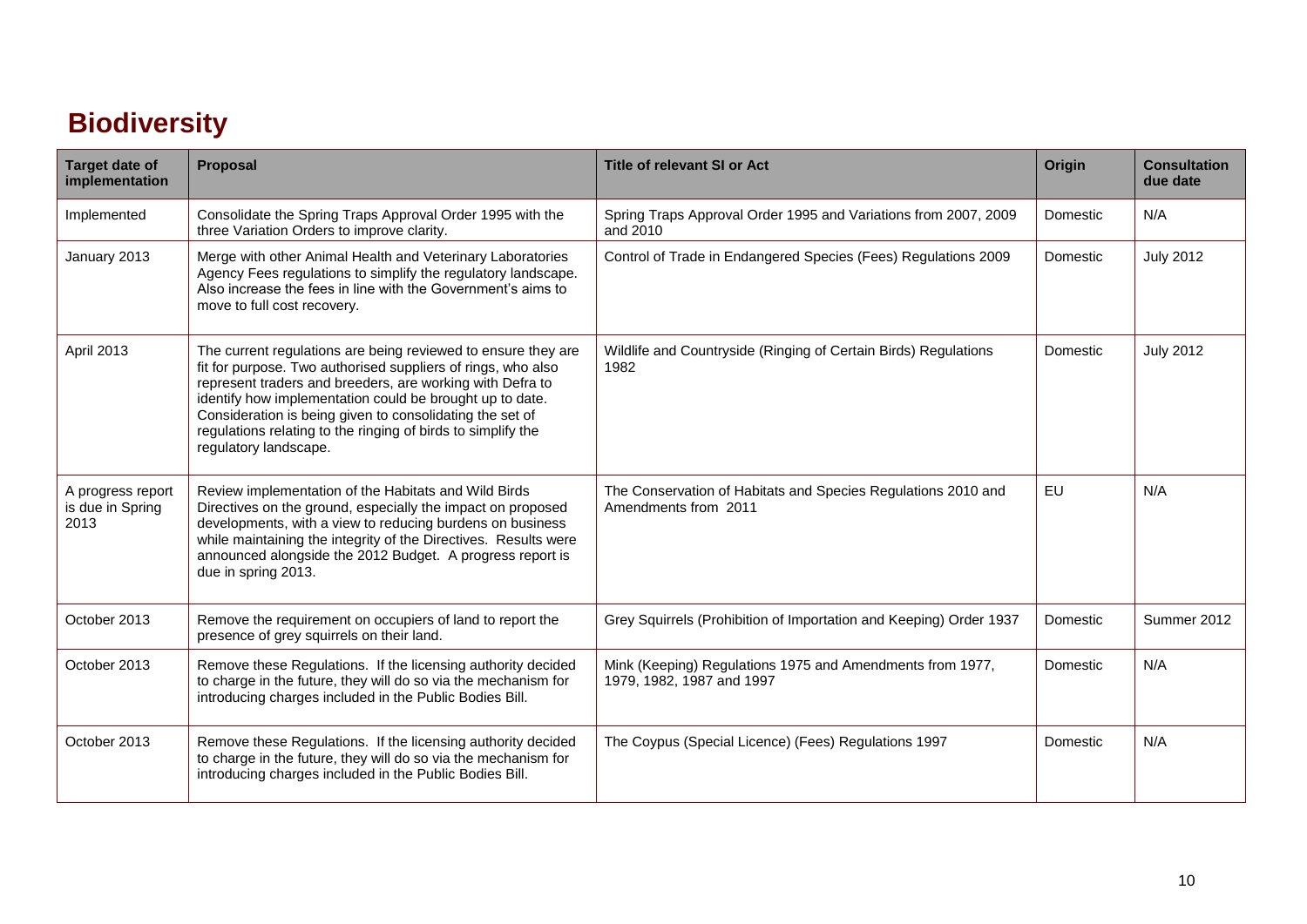| <b>Target date of</b><br>implementation | Proposal                                                                                                                                                                                                                                                                                                                                                                                                                                                                                                                                                                                                                                                                          | <b>Title of relevant SI or Act</b>                                                                                                                                                                                                                                                                                     | Origin        | <b>Consultation</b><br>due date |
|-----------------------------------------|-----------------------------------------------------------------------------------------------------------------------------------------------------------------------------------------------------------------------------------------------------------------------------------------------------------------------------------------------------------------------------------------------------------------------------------------------------------------------------------------------------------------------------------------------------------------------------------------------------------------------------------------------------------------------------------|------------------------------------------------------------------------------------------------------------------------------------------------------------------------------------------------------------------------------------------------------------------------------------------------------------------------|---------------|---------------------------------|
| October 2013                            | Remove the Order. Civil action or, failing that, targeted<br>enforcement of specific notices served upon specific occupiers<br>would be more cost effective.                                                                                                                                                                                                                                                                                                                                                                                                                                                                                                                      | Rabbit Clearance Order No. 148 (England and Wales)                                                                                                                                                                                                                                                                     | Domestic      | N/A                             |
| April 2014                              | Consolidate the Prohibition of Importation and Keeping Orders<br>for Musk Rats, Grey Squirrels, Non-indigenous Rabbits and<br>Coypus with the Mink Keeping (Prohibition) Order to simplify<br>the regulatory landscape.                                                                                                                                                                                                                                                                                                                                                                                                                                                           | Musk Rats (Prohibition of Importation and Keeping) Order 1933,<br>Grey Squirrels (Prohibition of Importation and Keeping) Order 1937,<br>Non-indigenous Rabbits (Prohibition of Importation and Keeping)<br>Order 1954, Coypus (Prohibition on Keeping) Order 1987, Mink<br>Keeping (Prohibition) (England) Order 2004 | Domestic      | N/A                             |
| April 2014                              | The independent Lead Ammunition Group's recommendations,<br>expected in 2014, will be carefully considered to see if they<br>might be valuable in improving implementation. It is likely that<br>improved enforcement and/or voluntary measures will be<br>necessary to improve compliance.                                                                                                                                                                                                                                                                                                                                                                                       | Environmental Protection (Restriction on Use of Lead Shot)<br>(England) Regulations 1999 and Amendments from 2002 and 2003                                                                                                                                                                                             | Domestic      | August 2013                     |
| April 2014                              | Update and merge the Control of Trade in Endangered<br>Species (Enforcement) Regulations, and amendments to that,<br>as well as the Control of Trade in Endangered Species (Ports<br>of Entry) Regulations and still extant provisions of the<br>Endangered Species (Import and Export) Act 1976. This will<br>reduce the number of separate pieces of legislation from seven<br>to one, bringing all the relevant control provisions for CITES<br>together in one place and in one piece of legislation. As the<br>regulations are required by, and deliver obligations arising<br>from, EU Regulations we will need to ensure that the<br>amendments are consistent with those. | Control of Trade in Endangered Species (Enforcement) Regulations<br>1997 and Amendments from 2005, 2007 and 2009 and Control of<br>Trade in Endangered Species (Designation of Ports of Entry)<br>Regulations 1985                                                                                                     | International | February 2013                   |
| April 2014                              | Replace the Variation of Schedules Orders with one<br>consolidating SI to reduce regulatory burden by reducing the<br>complexity of reading the schedules to the 1981 Act.                                                                                                                                                                                                                                                                                                                                                                                                                                                                                                        | The Wildlife and Countryside Act 1981 (Variation of Schedules)<br>Orders 1988, 1989, 1991, 1992 (4 Orders), 1994, 1997, 1998, 1999,<br>2008 (2 Orders), 2010                                                                                                                                                           | Hybrid        | N/A                             |
| April 2015                              | Merge the Lead Weights regulations together to simplify the<br>regulatory landscape                                                                                                                                                                                                                                                                                                                                                                                                                                                                                                                                                                                               | Control of Pollution (Anglers' Lead Weights) Regulations 1986 and<br>Amendments from 1993                                                                                                                                                                                                                              | Domestic      | June 2014                       |
| April 2015                              | Merge the set of regulations relating to the ringing of birds to<br>simplify the regulatory landscape.                                                                                                                                                                                                                                                                                                                                                                                                                                                                                                                                                                            | Wildlife and Countryside (Registration and Ringing of Certain<br>Captive Birds) Regulations 1982 and Amendments from 1991, 1994,<br>2004 and 2008                                                                                                                                                                      | Domestic      | August 2015                     |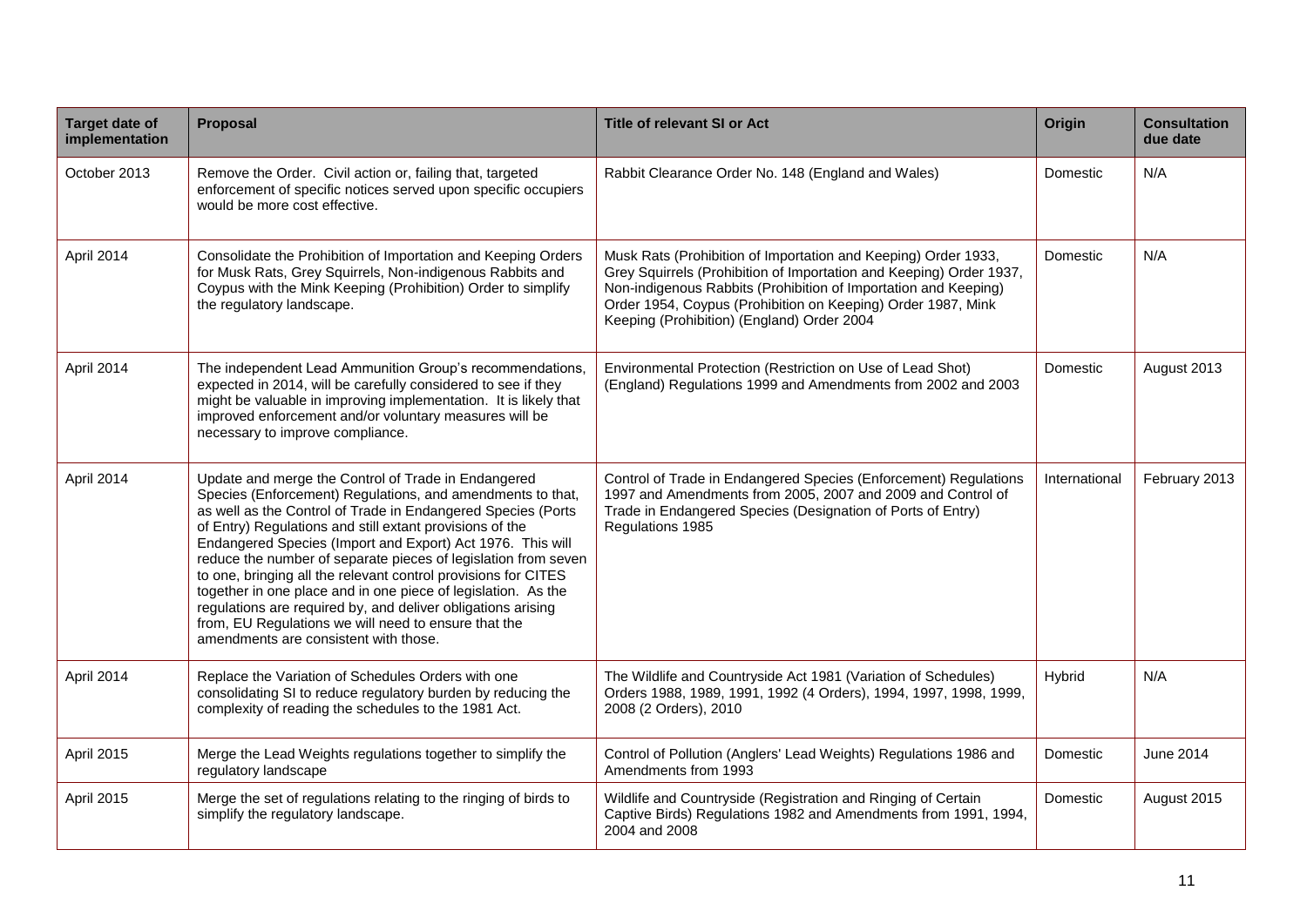| Target date of<br>implementation | <b>Proposal</b>                                                          | Title of relevant SI or Act                                | Origin   | <b>Consultation</b><br>due date |
|----------------------------------|--------------------------------------------------------------------------|------------------------------------------------------------|----------|---------------------------------|
| <b>April 2015</b>                | Repeal these Orders and replace them with a non-regulatory<br>mechanism. | Various Wild Birds (Sundays) Orders 1955, 1956, 1957, 1963 | Domestic | October 2014                    |

#### **Carbon Reduction**

| Target date of<br>implementation | <b>Proposal</b>                                                                                                                                                                                                                                                                                                         | Title of relevant SI or Act                                                                                                                                                                                                                                                                                                                                                                                                                                                                                                                                                                    | Origin | <b>Consultation</b><br>due date |
|----------------------------------|-------------------------------------------------------------------------------------------------------------------------------------------------------------------------------------------------------------------------------------------------------------------------------------------------------------------------|------------------------------------------------------------------------------------------------------------------------------------------------------------------------------------------------------------------------------------------------------------------------------------------------------------------------------------------------------------------------------------------------------------------------------------------------------------------------------------------------------------------------------------------------------------------------------------------------|--------|---------------------------------|
| January 2013                     | Look at consolidating the aviation regulations with the core EU<br>ETS regulations in time for the launch of phase III of the EU<br>ETS. In doing this look for opportunities to simplify the<br>regulations and to harmonise procedures, for example for<br>appeals, to reduce the administrative burden on operators. | Aviation Greenhouse Gas Emissions Trading Scheme Regulations<br>2009 and Amendments from 2010 and 2011, Greenhouse Gas<br>Emissions Trading Scheme Regulations 2005 and Amendments<br>from 2006 and 2007 (2 sets), Greenhouse Gas Emissions Trading<br>Scheme (Amendment) and National Emissions Inventory<br>Regulations 2005, Greenhouse Gas Emissions Trading Scheme<br>(Miscellaneous Provisions) Regulations 2007, Greenhouse Gas<br>Emissions Data and National Implementation Measures Regulations<br>2009, Greenhouse Gas Emissions Trading Scheme (Nitrous Oxide)<br>Regulations 2011 | EU     | May 2012                        |

### **Chemicals (including Contaminated Land)**

<span id="page-11-1"></span><span id="page-11-0"></span>

| Target date of<br>implementation | <b>Proposal</b>                                                                                                                                                                                                                                                                                                                                                                                                              | Title of relevant SI or Act                 | Origin   | <b>Consultation</b><br>due date |
|----------------------------------|------------------------------------------------------------------------------------------------------------------------------------------------------------------------------------------------------------------------------------------------------------------------------------------------------------------------------------------------------------------------------------------------------------------------------|---------------------------------------------|----------|---------------------------------|
| Implemented                      | Small change to streamline appeals procedure as part of wider<br>simplification/deregulation of contaminated land regime.                                                                                                                                                                                                                                                                                                    | Contaminated Land Regulations 2006          | Domestic | March 2011                      |
| Implemented                      | Changes to the statutory guidance aiming to deal with the<br>substantial "regulatory creep" which has affected the regime<br>since it came into force in 2000 (issued on 10 April 2012). The<br>aim is to refocus the regime on the high risk land it was<br>introduced to deal with and reduce regulatory uncertainty for<br>businesses (including developers) by clarifying when land will<br>not be caught by the regime. | <b>Contaminated Land Statutory Guidance</b> | Domestic | March 2011                      |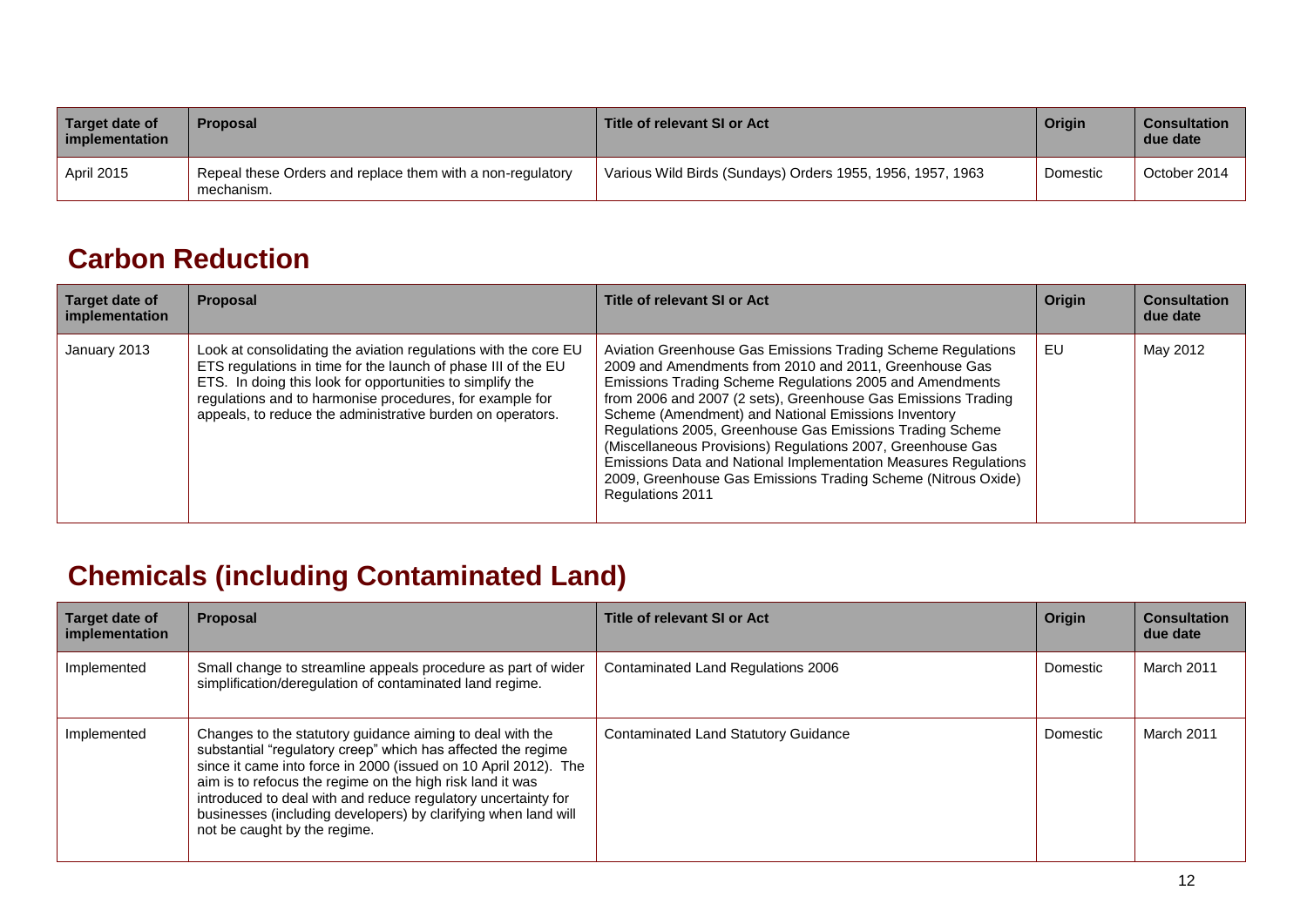| Target date of<br>implementation | Proposal                                                                                                                                                                                                                                                                                                                                                                                                                                                                                                                                             | Title of relevant SI or Act                                                                                                                                    | Origin   | <b>Consultation</b><br>due date |
|----------------------------------|------------------------------------------------------------------------------------------------------------------------------------------------------------------------------------------------------------------------------------------------------------------------------------------------------------------------------------------------------------------------------------------------------------------------------------------------------------------------------------------------------------------------------------------------------|----------------------------------------------------------------------------------------------------------------------------------------------------------------|----------|---------------------------------|
| Autumn 2012                      | Work with the EC to: provide clearer guidance on fair cost<br>sharing under the REACH Regulation, with costs divided on<br>the basis of tonnage traded to lower costs for SMEs, which<br>trade in lower quantities; improve transparency so companies<br>can (i) see how the costs are broken down, enabling them to<br>more easily detect unfair pricing, and (ii) see when studies will<br>soon be freely available in the public domain, to prevent<br>unnecessary spending on chemicals data; and look into the<br>potential need for mediation. | N/A                                                                                                                                                            | EU       | N/A                             |
| January 2013                     | Change the way REACH is implemented in the UK, so<br>businesses will no longer need to remove asbestos from<br>second-hand articles before selling them.                                                                                                                                                                                                                                                                                                                                                                                             | N/A                                                                                                                                                            | EU       | September<br>2012               |
| April 2013                       | Review the impact of changes to Statutory Guidance and<br>report back to Cabinet Office.                                                                                                                                                                                                                                                                                                                                                                                                                                                             | Contaminated Land Statutory Guidance                                                                                                                           | Domestic | N/A                             |
| April 2014                       | Merge the REACH Enforcement Regulations 2008 with the<br>Persistent Organic Pollutant Regulations 2007 and the<br>Mercury Export and Data (Enforcement) Regulations 2010.<br>This will simplify the regulatory and enforcement landscape for<br>businesses.                                                                                                                                                                                                                                                                                          | The REACH Enforcement Regulations 2008, the Persistent Organic<br>Pollutants Regulations 2007and the Mercury Export and Data<br>(Enforcement) Regulations 2010 | EU       | September<br>2013               |

### **Environmental Permitting**

<span id="page-12-0"></span>

| Target date of<br>implementation                    | <b>Proposal</b>                                                                                                                         | Title of relevant SI or Act                                   | Origin | <b>Consultation</b><br>due date                                                      |
|-----------------------------------------------------|-----------------------------------------------------------------------------------------------------------------------------------------|---------------------------------------------------------------|--------|--------------------------------------------------------------------------------------|
| Included in 2nd<br>session draft<br>Water Bill 2012 | Extend the permitting framework to include water abstractions,<br>impounding licensing, fish pass approvals and flood risk<br>consents. | Environmental Permitting (England and Wales) Regulations 2010 | EU     | Draft water Bill<br>due to be<br>published<br>before the<br>summer<br>recess for PLS |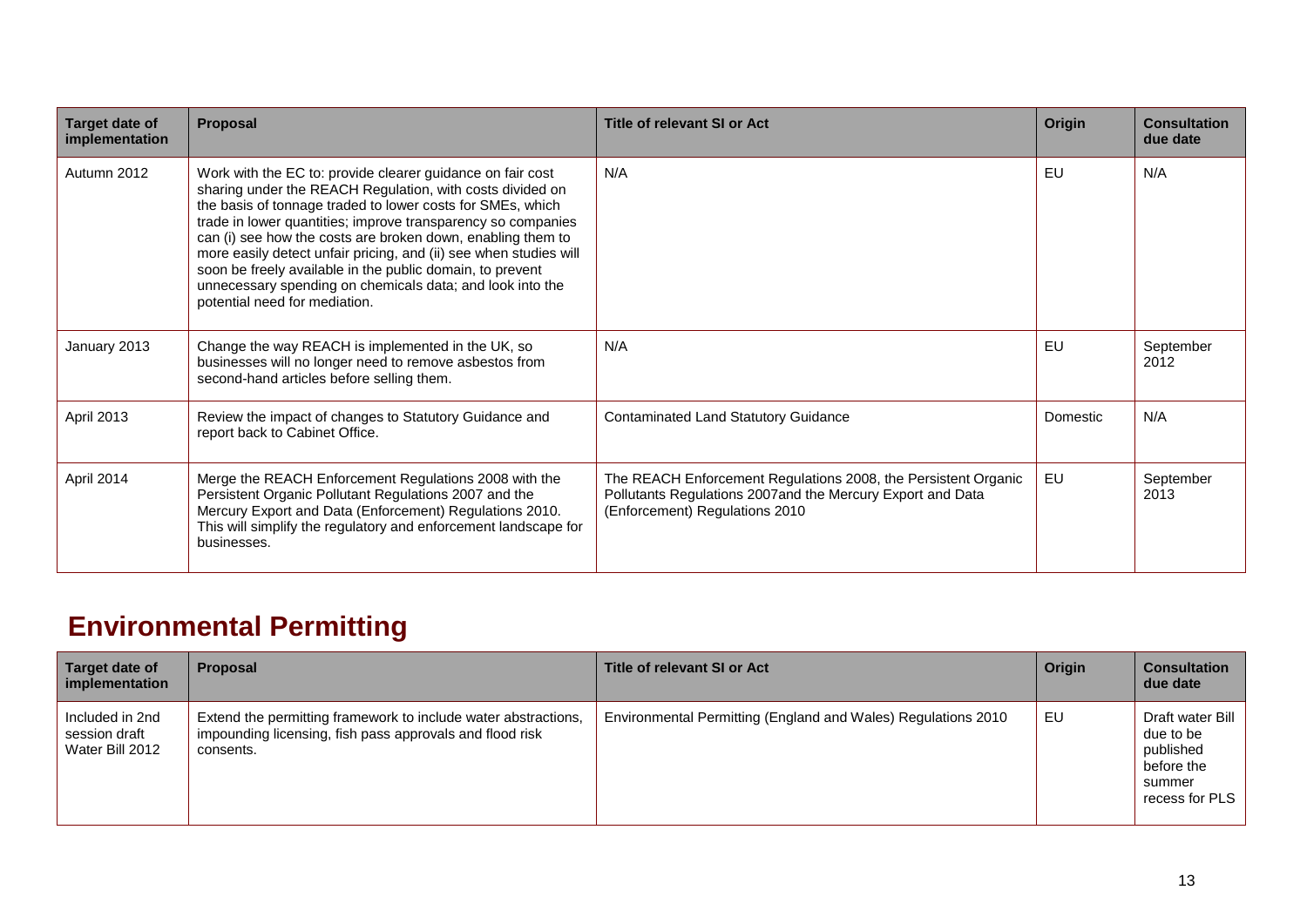| Target date of<br>implementation | <b>Proposal</b>                                                                                                                                                                                                  | Title of relevant SI or Act                                   | Origin | <b>Consultation</b><br>due date |
|----------------------------------|------------------------------------------------------------------------------------------------------------------------------------------------------------------------------------------------------------------|---------------------------------------------------------------|--------|---------------------------------|
| April 2013                       | Streamline planning and permitting regime by exploring with<br>CLG the extent that common information can be carried across<br>from the Planning Portal to the Environmental permitting<br>application form.     | Environmental Permitting (England and Wales) Regulations 2010 | EU     | N/A                             |
| April 2013                       | Extend ability to decide sequencing of planning and<br>environmental permitting applications to all businesses.                                                                                                  | Environmental Permitting (England and Wales) Regulations 2010 | EU     | Summer 2012                     |
| April 2013                       | Pilot Environmental Account Managers for complex cases<br>requiring consent from a number of different agencies (e.g.<br>infrastructure projects) and ensure they work closely with the<br>planning authorities. | Environmental Permitting (England and Wales) Regulations 2010 | EU     | May 2012                        |

### **Landscape**

<span id="page-13-0"></span>

| Target date of<br>implementation | <b>Proposal</b>                                                                                                                                                                                                                                                                                                                              | Title of relevant SI or Act                                                                                                                                    | Origin   | <b>Consultation</b><br>due date |
|----------------------------------|----------------------------------------------------------------------------------------------------------------------------------------------------------------------------------------------------------------------------------------------------------------------------------------------------------------------------------------------|----------------------------------------------------------------------------------------------------------------------------------------------------------------|----------|---------------------------------|
| April 2013                       | Adopt a more efficient and streamlined approach to the future<br>implementation of the coastal route and associated spreading<br>room under Part 9 of the Marine and Coastal Access Act 2009.<br>This will make it less likely that a business will need to make<br>an objection against Natural England's proposals and so<br>reduce costs. | N/A                                                                                                                                                            | Domestic | October 2012                    |
| <b>April 2013</b>                | Merge these four instruments to simplify the regulatory<br>landscape.                                                                                                                                                                                                                                                                        | Access to the Countryside (Provisional and Conclusive Maps)<br>(England) Regulations 2002 and Corrections and Amendments from<br>2003 (2 Regulations) and 2005 | Domestic | N/A                             |
| April 2013                       | Merge public paths procedural regulations to simplify the<br>regulatory landscape.                                                                                                                                                                                                                                                           | Public Rights of Way (Combined Orders) (England) Regulations<br>2008 and Amendments from 2010                                                                  | Domestic | N/A                             |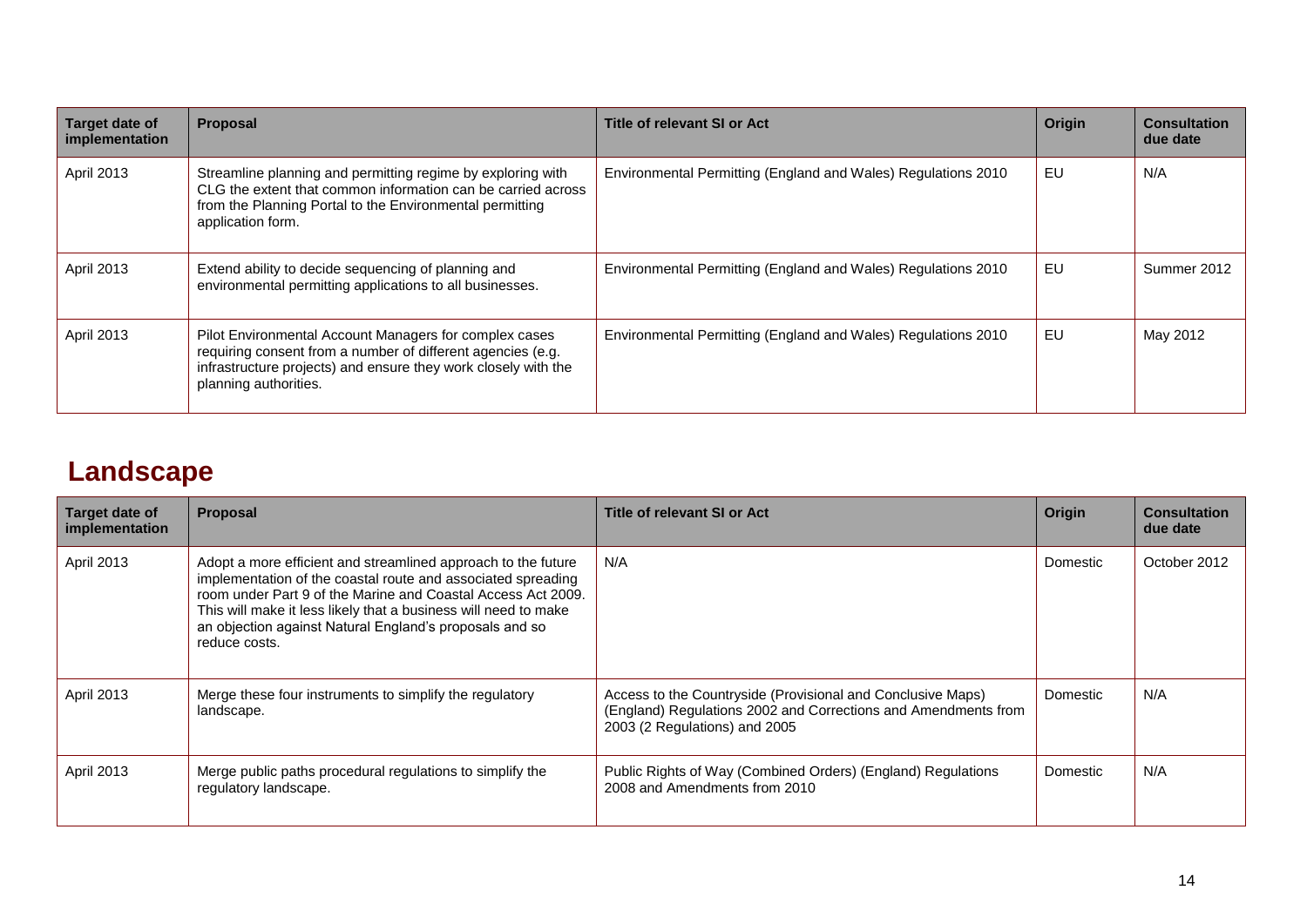| <b>Target date of</b><br>implementation | <b>Proposal</b>                                                                                                                                                                                                                                                                                     | <b>Title of relevant SI or Act</b>                                                                                                                                                                                                                                                                                                             | Origin   | <b>Consultation</b><br>due date |
|-----------------------------------------|-----------------------------------------------------------------------------------------------------------------------------------------------------------------------------------------------------------------------------------------------------------------------------------------------------|------------------------------------------------------------------------------------------------------------------------------------------------------------------------------------------------------------------------------------------------------------------------------------------------------------------------------------------------|----------|---------------------------------|
| October 2013                            | Work up proposals which will exempt a wider range of works<br>on common land from the requirement to apply for consent<br>from the Planning Inspectorate to reduce the burden on<br>applicants by eliminating or reducing the need for applications<br>to be submitted that are generally approved. | Works on Common Land (Exemptions) (England) Order 2007                                                                                                                                                                                                                                                                                         | Domestic | <b>March 2013</b>               |
| October 2013                            | Merge the Chilterns and Cotswold Areas of Natural Beauty<br>Orders to simplify the regulatory landscape.                                                                                                                                                                                            | Cotswolds Area of Outstanding Natural Beauty (Establishment of<br>Conservation Board) Order 2004 and the Chilterns Area of<br>Outstanding Natural Beauty (Establishment of Conservation Board)<br>Order 2004                                                                                                                                   | Domestic | April 2013                      |
| October 2013                            | Revoke any of the Designation Orders which are redundant.                                                                                                                                                                                                                                           | Crime Prevention (Designated Areas) Orders 2003, 2004, 2005 (3<br>Orders), 2006 and 2007, and 2004 Amendments                                                                                                                                                                                                                                  | Domestic | N/A                             |
| October 2013                            | Remove Regulations as procedures for the mapping of land as<br>open country and registered common land under the CROW<br>Act 2000 have been completed.                                                                                                                                              | Access to the Countryside (Maps in Draft Form) (England)<br>Regulations 2001                                                                                                                                                                                                                                                                   | Domestic | N/A                             |
| October 2013                            | This will be revoked once the Localism Bill is brought into force<br>as this will be removing the Government's power to issue<br>Codes of Conduct.                                                                                                                                                  | National Park and Broads Authorities (Model Code of Conduct)<br>(England) Order 2001                                                                                                                                                                                                                                                           | Domestic | N/A                             |
| April 2015                              | Consolidate the instruments covering the governance structure<br>of National Park Authorities and the Broads Authority to<br>simplify the regulatory landscape.                                                                                                                                     | National Park Authorities (England) Orders 1996 and Amendments<br>from 1996, 2006 and 2009, the New Forest National Park Authority<br>(Establishment) Order 2005, Norfolk and Suffolk Broads Act 1988<br>(Alteration of Constitution of the Broads Authority) Order 2005, and<br>South Downs National Park Authority Establishment) Order 2010 | Domestic | April 2014                      |
| April 2015                              | Merge and simplify the commons management regulations.                                                                                                                                                                                                                                              | Commons (Schemes) Regulations 1982                                                                                                                                                                                                                                                                                                             | Domestic | April 2014                      |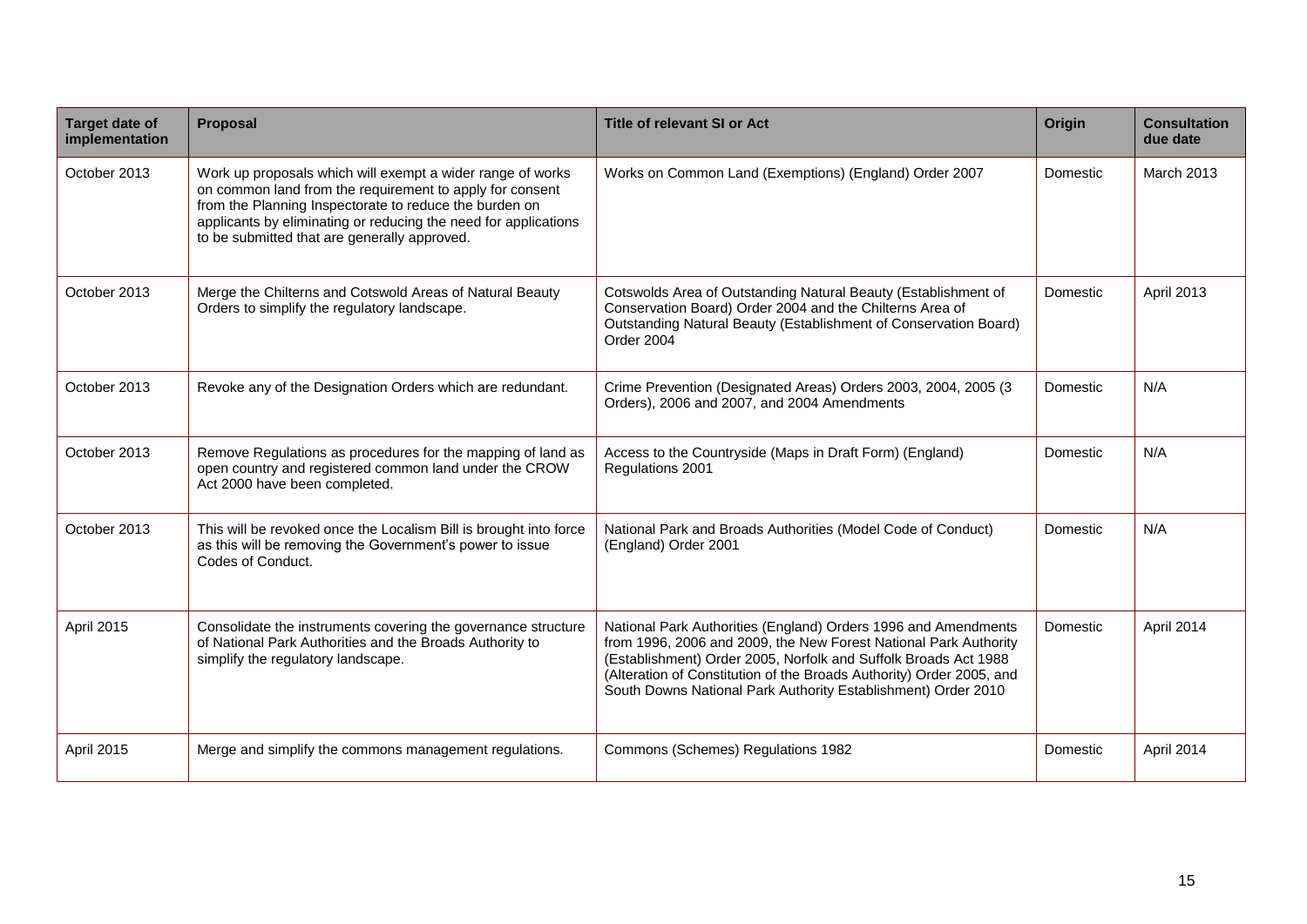| <b>Target date of</b><br>implementation | Proposal                                                                                                                                                                                                                                                                                                                                                     | <b>Title of relevant SI or Act</b>                                                                                                                                                                                                                                                                                                                                                                                                                                                                                                                                                                                                                                                                                                                                                                                 | <b>Origin</b> | <b>Consultation</b><br>due date |
|-----------------------------------------|--------------------------------------------------------------------------------------------------------------------------------------------------------------------------------------------------------------------------------------------------------------------------------------------------------------------------------------------------------------|--------------------------------------------------------------------------------------------------------------------------------------------------------------------------------------------------------------------------------------------------------------------------------------------------------------------------------------------------------------------------------------------------------------------------------------------------------------------------------------------------------------------------------------------------------------------------------------------------------------------------------------------------------------------------------------------------------------------------------------------------------------------------------------------------------------------|---------------|---------------------------------|
| 2016                                    | Work up proposals which will exempt a wider range of works<br>on common land from the requirement to apply for consent<br>from the Planning Inspectorate to reduce the burden on<br>applicants by eliminating or reducing the need for applications<br>to be submitted that are generally approved.                                                          | Works on Common Land, etc. (Procedure) (England) Regulations<br>2007                                                                                                                                                                                                                                                                                                                                                                                                                                                                                                                                                                                                                                                                                                                                               | Domestic      | March 2013                      |
| 2016                                    | Merge public paths procedural regulations to simplify the<br>regulatory landscape.                                                                                                                                                                                                                                                                           | 1) Town and Country Planning (Public Path Orders) Regulations<br>1993, 2) Public Path Orders Regulations 1993, 3) Local Authorities<br>(Recovery of Costs for Public Path Orders) Regulations 1993, 4)<br>Rail Crossing Extinguishment and Diversion Orders Regulations<br>1993, 5) Highways, Crime Prevention etc. (Special Extinguishment<br>and Special Diversion Orders) Regulations 2003, 6) Highways<br>(SSSI Diversion Orders) (England) Regulations 2007                                                                                                                                                                                                                                                                                                                                                   | Domestic      | October 2014                    |
| 2016                                    | Consolidate existing procedures for public inquiries and<br>hearings across the implementation of rights of way, open<br>access under the Countryside and Rights of Way Act 2000 and<br>common land under the Commons Act 2006. This would<br>remove duplication of provisions and amalgamate provisions<br>common to several instruments in a single place. | Rights of Way (Hearings and Inquiries Procedure) (England) Rules<br>2007                                                                                                                                                                                                                                                                                                                                                                                                                                                                                                                                                                                                                                                                                                                                           | Domestic      | October 2014                    |
| 2016                                    | Merge to simplify the regulatory landscape.                                                                                                                                                                                                                                                                                                                  | Commons Registration (England) Regulations 2008 and 2009<br>Amendments                                                                                                                                                                                                                                                                                                                                                                                                                                                                                                                                                                                                                                                                                                                                             | Domestic      | N/A                             |
| 2016                                    | Fully implement Part 1 of the Commons Act 2006 to introduce<br>modern provisions throughout England, improve consistency<br>and accessibility, and improve the protection and management<br>of commons. By implementing Part 1 of the Commons Act<br>2006, we will revoke all the regulations made under the 1965<br>Act.                                    | Commons Registration (Exempted Land) Regulations 1965,<br>Commons Registration (General) Regulations 1966 and 1968<br>Amendments, Commons Registration (Time Limits) Order 1966 and<br>1970 Amendments, Commons Registration (Objections and Maps)<br>Regulations 1968, Commons Registration (New Land) Regulations<br>1969, Commons Registration (Finality of Undisputed Registrations)<br>Regulations 1970, Commons Registration (Disposal of Disputed<br>Registration) Regulations 1972 and 1993 Amendments, Commons<br>(Registration of Town or Village Greens) (Interim Arrangements)<br>(England) Regulations 2007, Commons (Deregistration and<br>Exchange Orders) (Interim Arrangements) (England) Regulations<br>2007, Commons Registration (Amendment and Miscellaneous<br>Revocations) Regulations 2010 | Domestic      | N/A                             |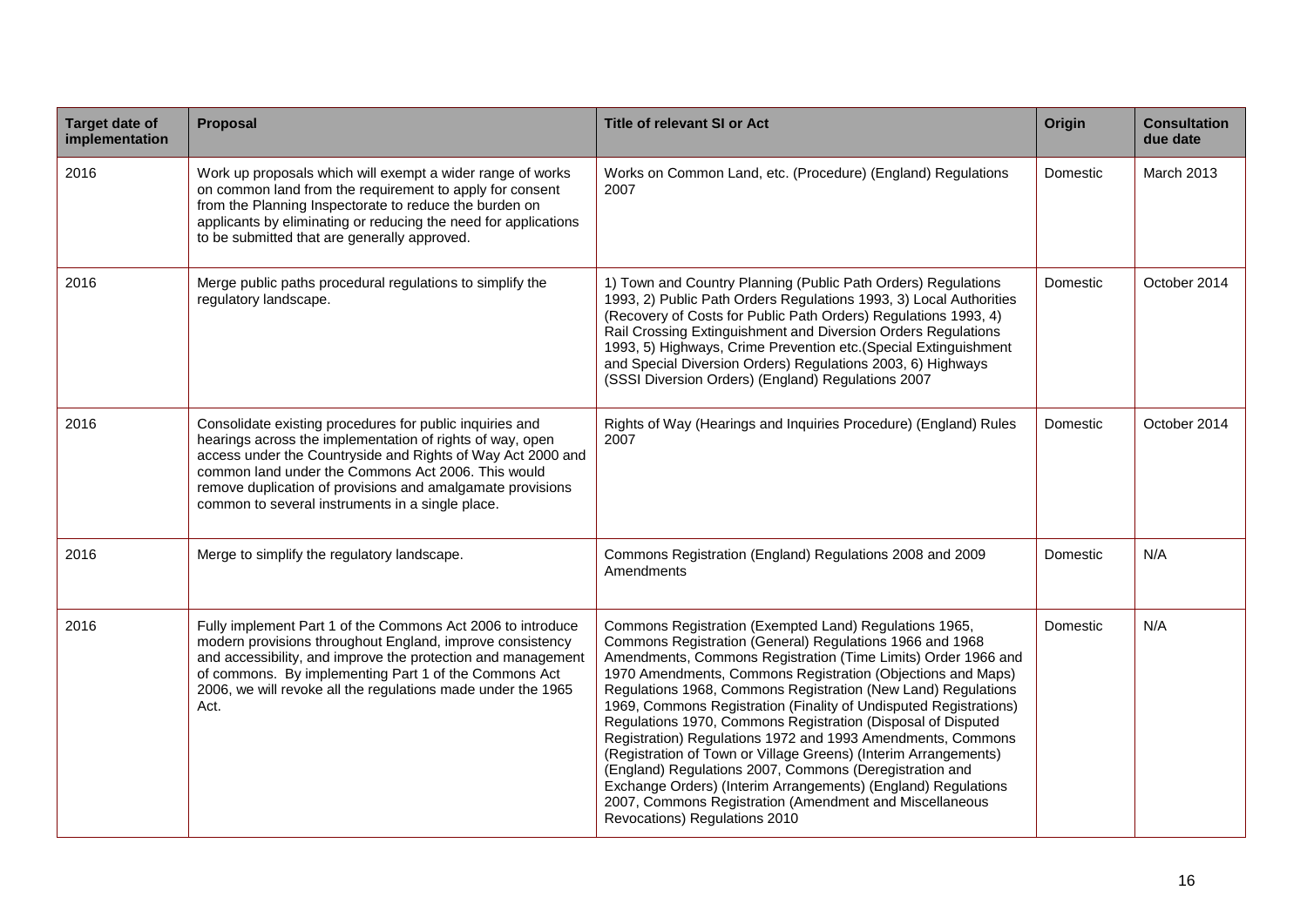#### **Noise and Nuisance**

| Target date of<br>implementation         | <b>Proposal</b>                                                                                                                                                                                                                                                                                      | <b>Title of relevant SI or Act</b>                                                                                                  | Origin    | <b>Consultation</b><br>due date |
|------------------------------------------|------------------------------------------------------------------------------------------------------------------------------------------------------------------------------------------------------------------------------------------------------------------------------------------------------|-------------------------------------------------------------------------------------------------------------------------------------|-----------|---------------------------------|
| 2013 (Exact date<br>dependent on<br>CLG) | Work with CLG and stakeholders so that the National Planning<br>Policy Framework will help local decision-making on<br>development and noise, such as assessing whether an area is<br>suitable for residential development given existing noise<br>levels. <sup>2</sup>                              | Environmental Protection Act 1990 sections 79 and 80                                                                                | Domestic  | N/A                             |
| October 2013                             | Remove these Orders as they were superseded on passage of<br>the Clean Neighbourhoods and Environment Act 2005 and<br>have no legal effect.                                                                                                                                                          | The Dog Fouling (Fixed Penalty) (England) Order 2002 and the<br>Litter (Fixed Penalty) (England) Order 2002                         | Domestic  | N/A                             |
| October 2013                             | Remove these Orders as they were superseded on passage of<br>the Clean Neighbourhoods and Environment Act 2005 and<br>have no legal effect.                                                                                                                                                          | The Litter (Fixed Penalty Notices) Order 1991 and the Dog Fouling<br>(Fixed Penalties) Order 1996 (Revocation) (England) Order 2005 | Domestic  | N/A                             |
| October 2013                             | Remove these Regulations as they are no longer up to date<br>since they don't reflect the end of local authority performance<br>assessment with the abolition of the Audit Commission.                                                                                                               | Environmental Offences (Use of Fixed Penalty Receipts)<br>Regulations 2007                                                          | Domestic  | N/A                             |
| October 2013                             | Remove these Regulations. They were used to identify noise<br>sources for the first round of mapping and are not relevant for<br>further rounds of mapping. The main regulations have already<br>been amended so that an equivalent regulatory requirement is<br>no longer needed for future rounds. | Environmental Noise (Identification of Noise Sources) (England)<br>Regulations 2007                                                 | <b>EU</b> | N/A                             |
| October 2013                             | Remove these sections of the Act. We believe very few Zones<br>are being actively enforced by local authorities and local<br>authorities are not using the legislation. The regulations are<br>very bureaucratic for local authorities to implement and are<br>potentially a burden for business.    | Control of Pollution Act 1974 sections 63 to 67                                                                                     | Domestic  | January 2013                    |

<span id="page-16-0"></span> $^2$  We would like to develop some sort of additional guidance on noise now that the National Planning Policy Framework has been published. We are still in negotiations with CLG about whether this is possible. If not, we will look at whether we can update/tweak Defra guidance on noise to reflect the current situation now that we have the NPPF.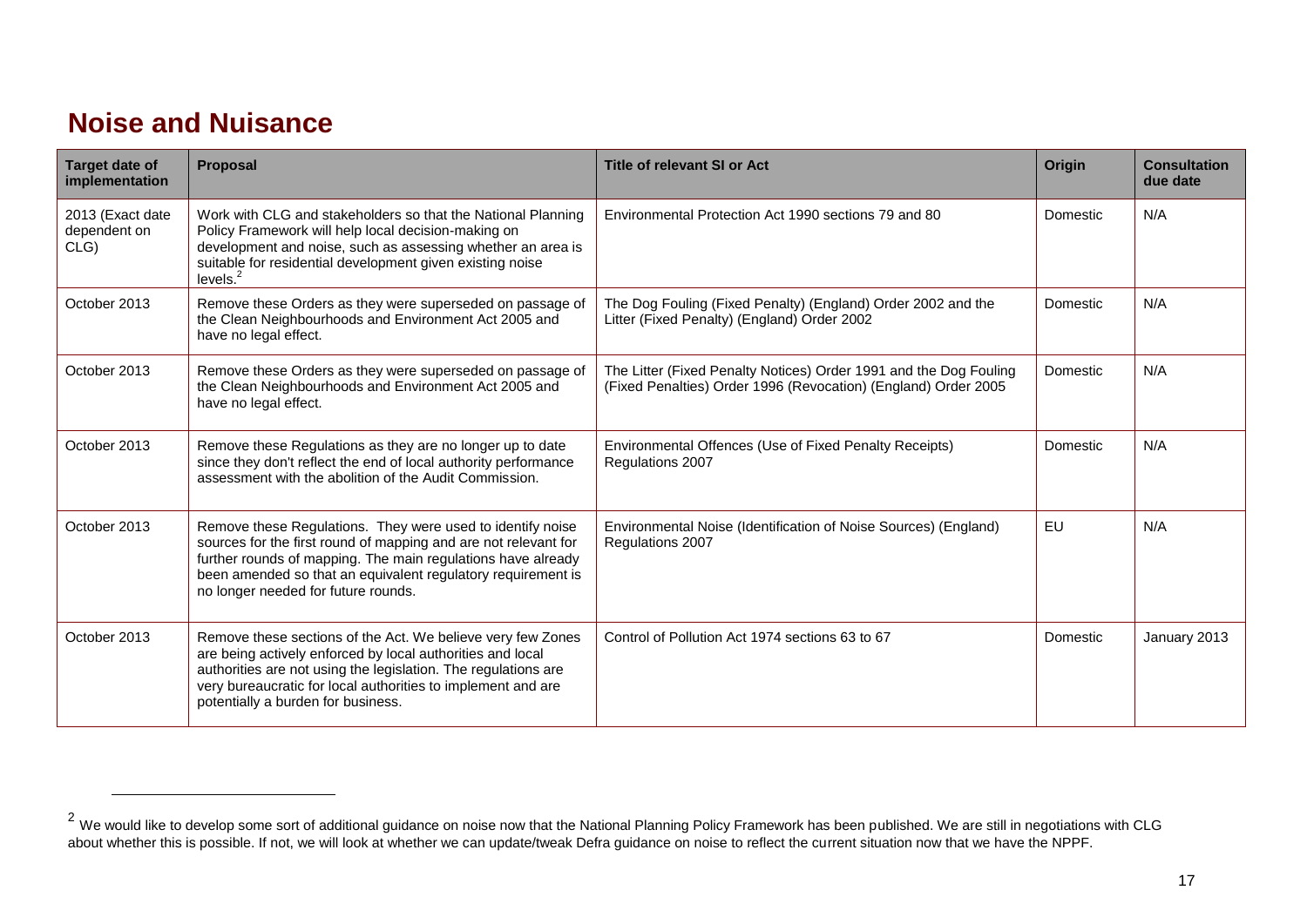| Target date of<br>implementation                                 | Proposal                                                                                                                                                                                                                                                                                                                                                                                                                                                                                                                                                                                                                                                                     | <b>Title of relevant SI or Act</b>                                                                                                                                                                  | <b>Origin</b> | <b>Consultation</b><br>due date |
|------------------------------------------------------------------|------------------------------------------------------------------------------------------------------------------------------------------------------------------------------------------------------------------------------------------------------------------------------------------------------------------------------------------------------------------------------------------------------------------------------------------------------------------------------------------------------------------------------------------------------------------------------------------------------------------------------------------------------------------------------|-----------------------------------------------------------------------------------------------------------------------------------------------------------------------------------------------------|---------------|---------------------------------|
| After the<br>conclusion of EU<br>negotiations<br>(Expected 2014) | Seek to use expected future amendments to the technical<br>annex of the Environmental Noise Directive to reduce the<br>overall burden on Government and use the transposition of<br>any such amendment to merge and simplify the regulations. As<br>soon as the Directive itself is opened for renegotiation, look to<br>remove the requirements for mapping industrial sources in<br>large urban areas, as we don't believe EU noise mapping<br>requirements add any value to England's existing methods of<br>managing noise from industry. <sup>3</sup>                                                                                                                   | Environmental Noise (England) Regulations 2006 and Amendments<br>from 2008, 2009 and 2010                                                                                                           | EU            | N/A                             |
| 2014 (Exact date<br>dependent on HO)                             | The 2011 Home Office consultation on anti-social behaviour<br>tools and powers proposed incorporating the existing Dog<br>Control Order system into a more streamlined Community<br>Protection Order which would cover a wider range of<br>persistent, place-related anti-social behaviour. This would<br>ensure that professionals have the flexibility to respond<br>effectively to the problems that matter to local people in their<br>areas, including environmental problems relating to dogs.<br>Home Office have now published their response on Antisocial<br>Behaviour reforms, and we will work with them as policy is<br>developed and implemented. <sup>4</sup> | Dog Control Orders (Prescribed Offences and Penalties, etc)<br>Regulations 2006, Controls on Dogs (Non-application to Designated<br>Land) Order 2009, and Dog Control (Procedures) Regulations 2006 | Domestic      | N/A                             |

 $^3$  We are expecting the EC to outline a programme of action in the next few months. Once we have this we will be able to draw up a project plan. In the meantime we have started to influence the EU, for example though a paper where we set out our views at the Euronoise conference.

<sup>&</sup>lt;sup>4</sup> The Home Office issued a White Paper on proposals to revamp the Antisocial Behaviour toolkit, including DCOs. The Home Office needs a primary legislation slot in order to implement the changes.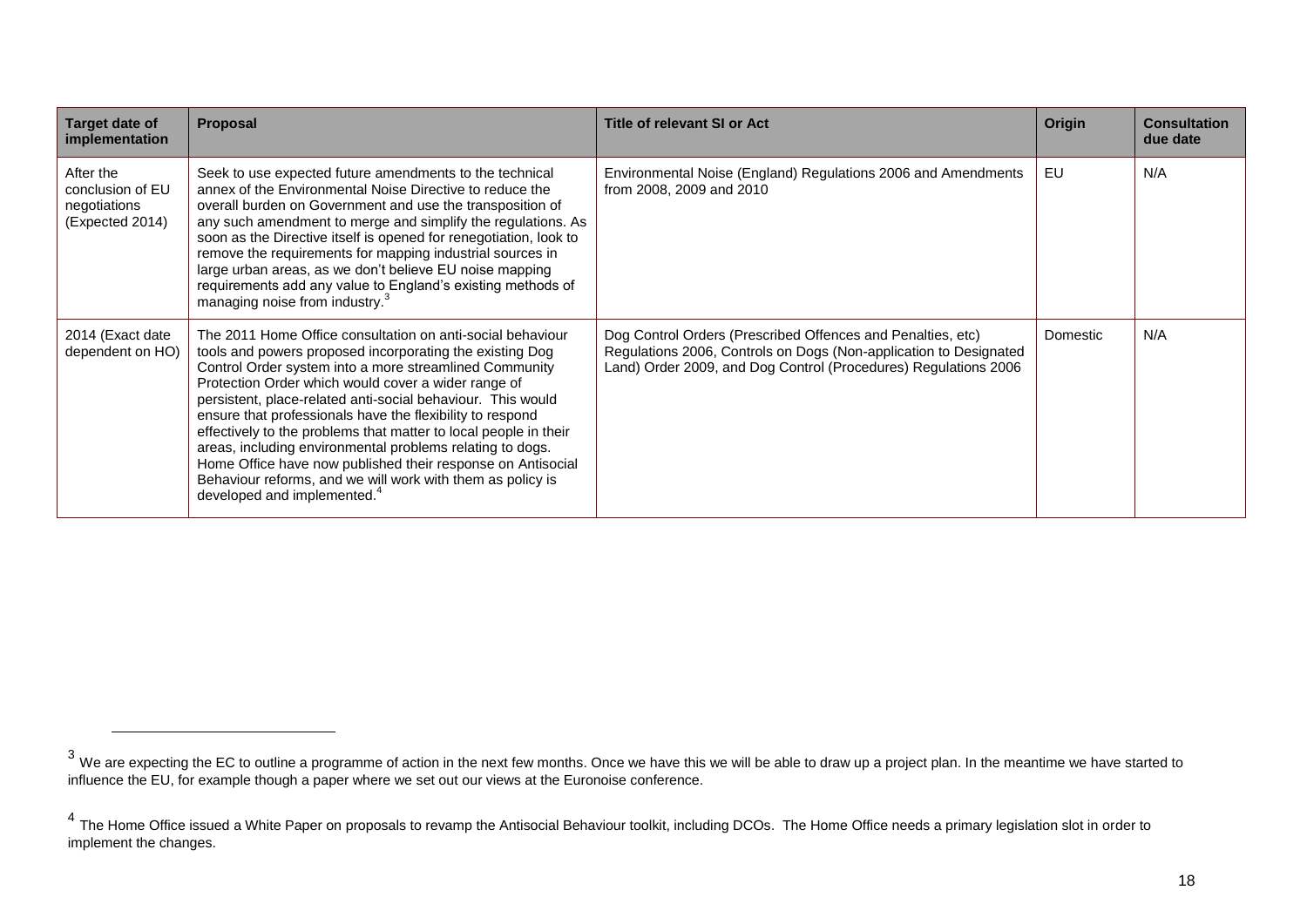| Target date of<br>implementation     | <b>Proposal</b>                                                                                                                                                                                                                                                                                                                                                                                                                                                                                                                                                                                                                                                                                                                                                                                                                   | <b>Title of relevant SI or Act</b>                                                                                             | Origin   | <b>Consultation</b><br>due date |
|--------------------------------------|-----------------------------------------------------------------------------------------------------------------------------------------------------------------------------------------------------------------------------------------------------------------------------------------------------------------------------------------------------------------------------------------------------------------------------------------------------------------------------------------------------------------------------------------------------------------------------------------------------------------------------------------------------------------------------------------------------------------------------------------------------------------------------------------------------------------------------------|--------------------------------------------------------------------------------------------------------------------------------|----------|---------------------------------|
| 2014 (Exact date<br>dependent on HO) | Continue to work with the Home Office as policy develops on<br>anti-social behaviour, for example to promote the use of<br>mediation in noise and other nuisance dispute resolution. The<br>Home Office's 2011 consultation on tackling anti-social<br>behaviour put forward proposals to streamline the toolkit to<br>tackle anti-social behaviour, including problems caused by<br>noise and other potential sources of nuisance. In addition to<br>looking at statutory powers, the consultation emphasised that<br>the Government remains committed to encouraging the use of<br>informal measures such as mediation to tackle anti-social<br>behaviour. Home Office have now published their response on<br>Antisocial Behaviour reforms, and we will work with them as<br>policy is developed and implemented. <sup>5</sup> | Environmental Protection Act 1990 sections 79 and 80 and Clean<br>Neighbourhoods and Environment Act 2005 sections 101 and 102 | Domestic | N/A                             |
| October 2014                         | Review these Regulations to reflect changes following the end<br>of local authority performance assessment with the abolition of<br>the Audit Commission. The review should retain the provision,<br>in law, of a minimum level of fine for those local authorities<br>who decide not to specify their own level of fine locally.                                                                                                                                                                                                                                                                                                                                                                                                                                                                                                 | Environmental Offences (Fixed Penalties) (Miscellaneous<br>Provisions) Regulations 2006                                        | Domestic | N/A                             |

### **Waste**

| Target date of<br>implementation | <b>Proposal</b>                                                                                                                                                    | <b>Title of relevant SI or Act</b>                                                      | Origin | <b>Consultation</b><br>due date |
|----------------------------------|--------------------------------------------------------------------------------------------------------------------------------------------------------------------|-----------------------------------------------------------------------------------------|--------|---------------------------------|
| Implemented                      | Bring into force stronger powers for local authorities and the<br>Environment Agency to seize vehicles suspected of<br>involvement in fly tipping and waste crime. | Controlled Waste (Registration of Carriers and Seizure of Vehicles)<br>Regulations 1991 | EU     | N/A                             |

<span id="page-18-0"></span><sup>&</sup>lt;sup>5</sup> We would like to work with the Home Office to develop guidance on mediation as part of them developing the Antisocial Behaviour Bill. The Home Office proposals potentially cut across the statutory nuisance regime and will need comprehensive guidance to be developed as a result. The Home Office are hoping to draft the Bill over the summer so as to be in place by April 2013 and enacted by April 2014.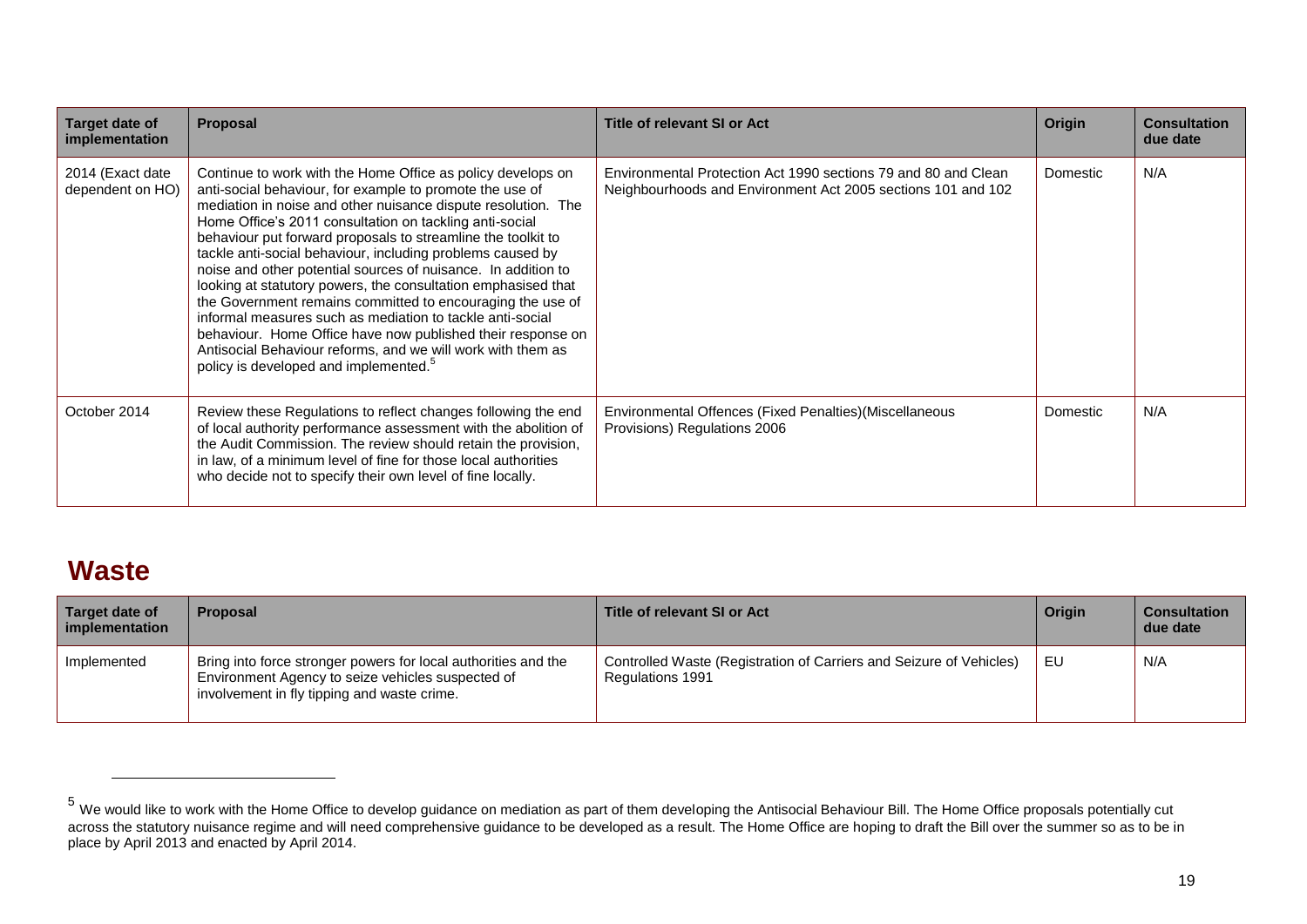| Implemented                                                               | Controlled Waste Regulations 1992 have been subject to<br>extensive consultation recently and have been replaced with<br>new Regulations. The new Regulations will remove market<br>distortions, clarify terminology and responsibilities, remove a<br>burden on local taxpayers, and allow local authorities to<br>improve the services they can provide to nondomestic<br>properties at reasonable cost.                                                                                                                                                                                                                                               | Controlled Waste Regulations 1992                                      | Domestic | N/A |
|---------------------------------------------------------------------------|----------------------------------------------------------------------------------------------------------------------------------------------------------------------------------------------------------------------------------------------------------------------------------------------------------------------------------------------------------------------------------------------------------------------------------------------------------------------------------------------------------------------------------------------------------------------------------------------------------------------------------------------------------|------------------------------------------------------------------------|----------|-----|
| Letter sent 10<br>May 2012.<br>Awaiting<br>response.                      | Seek from the European Commission an exemption for micro<br>businesses from the EU waste carriers, brokers and dealers<br>registration requirements for businesses transporting their own<br>waste.                                                                                                                                                                                                                                                                                                                                                                                                                                                      | N/A                                                                    | N/A      | N/A |
| Ministerial summit<br>held on 26 July<br>2012                             | Hold a Ministerial fly-tipping summit, bringing together major<br>stakeholders to discuss how national support can be used to<br>back regional and local projects. Defra will work with industry<br>and local authorities to prioritise better reporting to focus<br>efforts and map trends. The Summit aims to identify and<br>champion affordable solutions to change behaviour and find an<br>approach based on communication between affected parties,<br>local authorities and the Police                                                                                                                                                           | N/A                                                                    | N/A      | N/A |
| October 2012<br>(Ongoing, so may<br>be extended with<br>further actions.) | Help LAs improve access for SMEs to Civic Amenity sites and<br>kerbside collections. Remove barriers to this by: improving<br>advice on charging structures; removing Landfill Allowance<br>Trading Scheme regulations (separate entry); addressing<br>infrastructure gaps, storage constraints and planning and<br>permitting issues; and reducing reporting requirements.<br>Encourage more LAs to sign Waste Services Commitments to<br>commit LAs to improving SME access to services.                                                                                                                                                               | N/A                                                                    | N/A      | N/A |
| January 2013                                                              | The Landfill Allowances Trading Scheme (LATS) was effective<br>in kick starting action to meet landfill reduction targets and<br>encouraged local authorities to divert increasing amounts of<br>waste from landfill. However, the Landfill Tax rather than LATs<br>is now the key driver for local authorities diverting waste from<br>landfill. As such it is proposed to end LATs, which will remove<br>an unnecessary burden on local authorities. Although LATS<br>will be ended in 2013 in England (reducing an administrative<br>burden on local authorities), the UK is still legally obliged to set<br>out scheme year maximums in Regulations. | Landfill (Scheme Year and Maximum Landfill Amount) Regulations<br>2004 | EU       | N/A |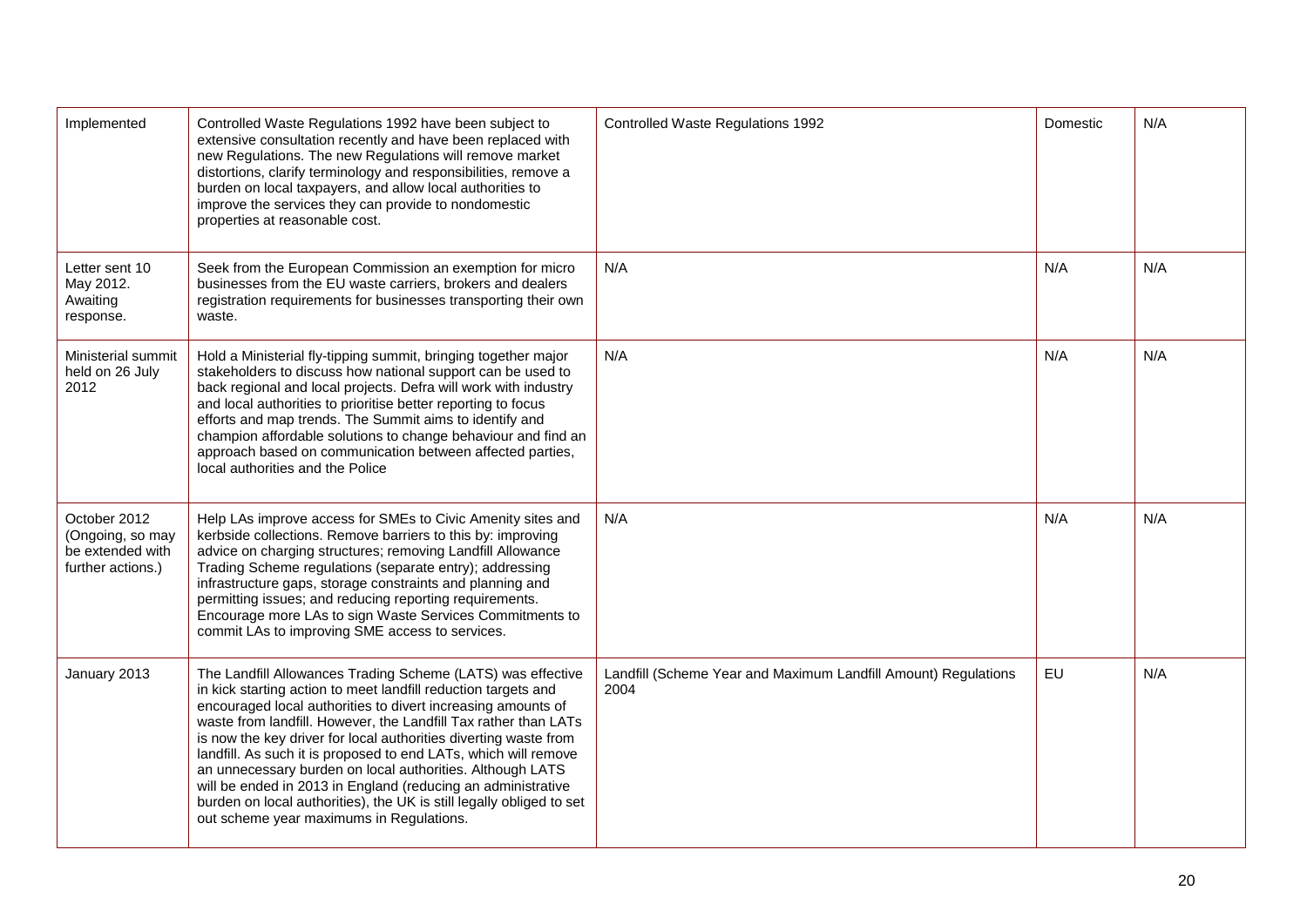| January 2013 | See above. Current arrangements (including requiring Waste<br>Disposal Authorities to record the amount of Biodegradable<br>Municipal Waste sent to landfill, and making provision for<br>determining and calculating the amount of BMW sent to<br>landfill) are required until LATS ends at the end of the 2012/13<br>scheme year to enable the UK to demonstrate to the<br>Commission that it has meet its Landfill Diversion Targets for<br>that year.                                                                                   | Landfill Allowances and Trading Scheme (England) Regulations<br>2004                                        | EU        | N/A               |
|--------------|---------------------------------------------------------------------------------------------------------------------------------------------------------------------------------------------------------------------------------------------------------------------------------------------------------------------------------------------------------------------------------------------------------------------------------------------------------------------------------------------------------------------------------------------|-------------------------------------------------------------------------------------------------------------|-----------|-------------------|
| October 2013 | Remove the Regulations - they are obsolete.                                                                                                                                                                                                                                                                                                                                                                                                                                                                                                 | The Collection and Disposal of Waste Regulations 1988                                                       | Domestic  | N/A               |
| October 2013 | Remove the Regulations - they are obsolete.                                                                                                                                                                                                                                                                                                                                                                                                                                                                                                 | The Waste Management (Miscellaneous Provisions) Regulations<br>1997                                         | Domestic  | N/A               |
| October 2013 | Remove the Regulations. The industry consensus is that<br>businesses would meet the general requirements of the<br>Regulations regardless of their existence but that getting rid of<br>them would save businesses the associated administrative<br>burden.                                                                                                                                                                                                                                                                                 | The Site Waste Management Plans Regulations 2008                                                            | Domestic  | December<br>2012  |
| January 2014 | Review Producer Responsibility Packaging Regulations<br>alongside all Producer Responsibility Regulations with a view<br>to reducing the admin burdens they place on business.                                                                                                                                                                                                                                                                                                                                                              | Producer Responsibility Obligations (Packaging Waste) Regulations<br>2007 and Amendments from 2008 and 2010 | EU        | January 2013      |
| January 2014 | Review the Producer Responsibility Batteries Regulations<br>alongside all Producer Responsibility Regulations. As part of<br>this Defra will look to exempt more small businesses from the<br>battery producer responsibility regulations without reducing<br>battery recycling rates. We will also look to reduce burdens,<br>especially on SMEs, in other ways (e.g. removing the<br>requirement for some distributors to take back waste batteries,<br>and simplifying record keeping/reporting requirements and<br>approval processes). | The Waste Batteries and Accumulators Regulations 2009                                                       | EU        | January 2013      |
| January 2014 | Look to free businesses from having to fill in Waste Transfer<br>Notes by allowing them to use other forms of evidence instead,<br>such as invoices, to record certain required information.                                                                                                                                                                                                                                                                                                                                                | Waste (Household Duty of Care) England and Wales Regulations<br>2005                                        | <b>EU</b> | <b>March 2013</b> |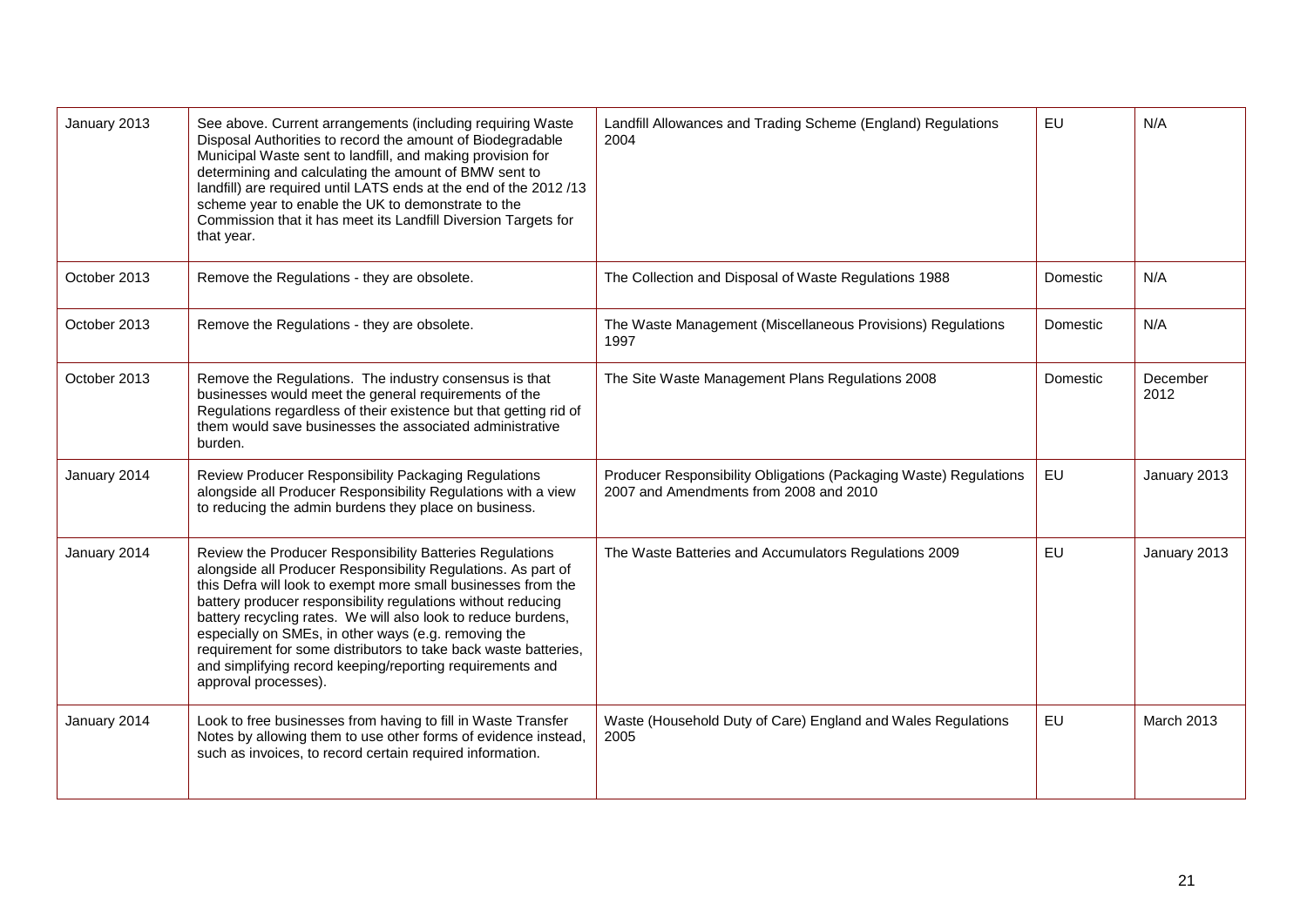| April 2014   | Introduce regulatory changes to address industry concerns by<br>2014. One option is giving producers a fixed minimum<br>tonnage to finance based on their market share. Another is a<br>new central allocation system for local authority sites to help<br>the schemes fully align collections with their members'<br>obligations. Also find an interim solution. One option is to<br>calculate obligations based on the data from a previous<br>compliance period to reduce uncertainty and help producers<br>pay a more accurate amount. | The Waste Electrical and Electronic Equipment Regulations 2006<br>and Amendments from 2007, 2009 (2 Regulations) and 2010 | EU       | April 2014           |
|--------------|--------------------------------------------------------------------------------------------------------------------------------------------------------------------------------------------------------------------------------------------------------------------------------------------------------------------------------------------------------------------------------------------------------------------------------------------------------------------------------------------------------------------------------------------|---------------------------------------------------------------------------------------------------------------------------|----------|----------------------|
| October 2014 | Remove the Regulations, as local authorities have never used<br>the provisions and have instead created other more Informal<br>partnerships.                                                                                                                                                                                                                                                                                                                                                                                               | Joint Waste Authorities (Proposals) Regulations 2009                                                                      | Domestic | Unsure at<br>present |
| End 2014     | Remove the Regulations. We are consulting local authorities<br>on the statutory duty to produce Joint Municipal Waste<br>Management Strategies (JMWMS) including possible removal<br>of the duty. As such the criteria for exemption are no longer<br>valid.                                                                                                                                                                                                                                                                               | Joint Municipal Waste Management Strategies (Disapplication of<br>Duties) (England) Regulations 2007                      | Domestic | Unsure at<br>present |

### **Cross-Cutting**

<span id="page-21-0"></span>

| Target date of<br>implementation | Proposal                                                                                                                                                                                                        | Title of relevant SI or Act | Origin | <b>Consultation</b><br>due date |
|----------------------------------|-----------------------------------------------------------------------------------------------------------------------------------------------------------------------------------------------------------------|-----------------------------|--------|---------------------------------|
| September 2012                   | Company level study to streamline regulatory obligations of<br>businesses with multiple sites or activities                                                                                                     | N/A                         | N/A    | N/A                             |
| December 2012                    | <b>Smarter Environmental Regulation Review (SERR): Cross-</b><br>cutting review of scope to rationalise or otherwise improve<br>environmental regulatory landscape including legislation,<br>quidance and data. | N/A                         | N/A    | N/A                             |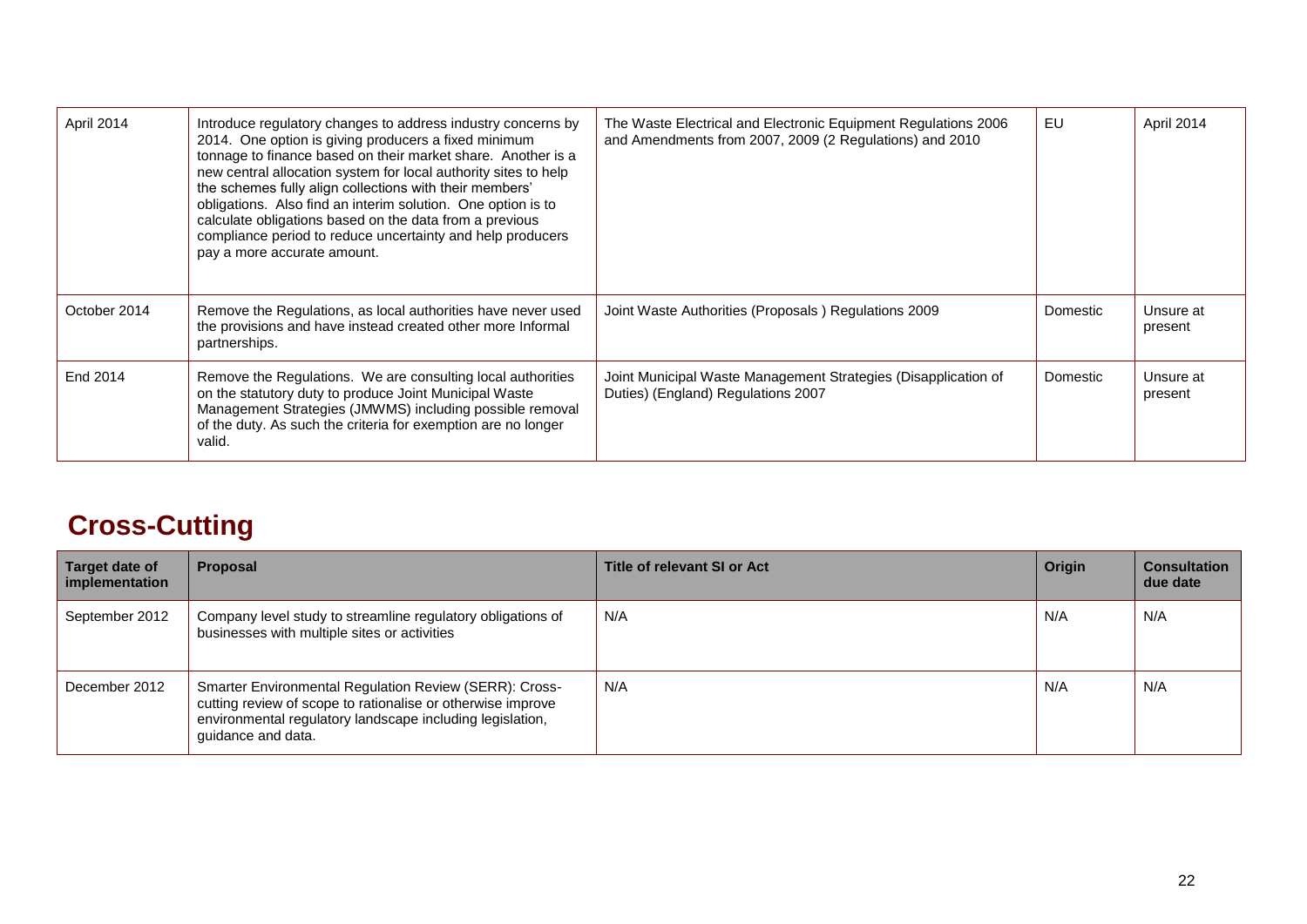| December 2012<br>(considered as<br>part of SERR<br>(above) but with<br>later reporting<br>date) | Explore scope for greater use of third party audits and earned<br>recognition                                                                                      | N/A | N/A | N/A |
|-------------------------------------------------------------------------------------------------|--------------------------------------------------------------------------------------------------------------------------------------------------------------------|-----|-----|-----|
| <b>April 2013</b>                                                                               | Develop and roll out Defra-Lex - the stock of Defra regulations                                                                                                    | N/A | N/A | N/A |
| Mid 2013                                                                                        | Develop a National Intelligence Model to take a strategic<br>approach to the use of intelligence by Defra and its delivery<br>network to fight environmental crime | N/A | N/A | N/A |

### **Environment Agency**

<span id="page-22-0"></span>

| Target date of<br>implementation                                                                  | <b>Proposal</b>                                                                                                                                                                                                                                                                                              | Title of relevant SI or Act                                   | Origin | <b>Consultation</b><br>due date |
|---------------------------------------------------------------------------------------------------|--------------------------------------------------------------------------------------------------------------------------------------------------------------------------------------------------------------------------------------------------------------------------------------------------------------|---------------------------------------------------------------|--------|---------------------------------|
| Implemented                                                                                       | Publish simplified and reduced guidance on the hazardous<br>waste controls (currently 31 pages long) before summer 2012.                                                                                                                                                                                     | The Hazardous Waste (England and Wales) Regulations 2005      | EU     | Completed                       |
| Implemented                                                                                       | The Environment Agency will provide further information about<br>industrial sites to the public via its website. For example,<br>Environment Agency ratings will be included onto the "What's<br>in your backyard" section of its website to show how well the<br>sites comply with their permit conditions. | N/A                                                           | N/A    | N/A                             |
| Immediate and<br>ongoing (first<br>rolling 13 week<br>deadline expired<br>on 29 February<br>2012) | Improve implementation by turning around all except the most<br>complex permits in 13 weeks.                                                                                                                                                                                                                 | Environmental Permitting (England and Wales) Regulations 2013 | EU     | N/A                             |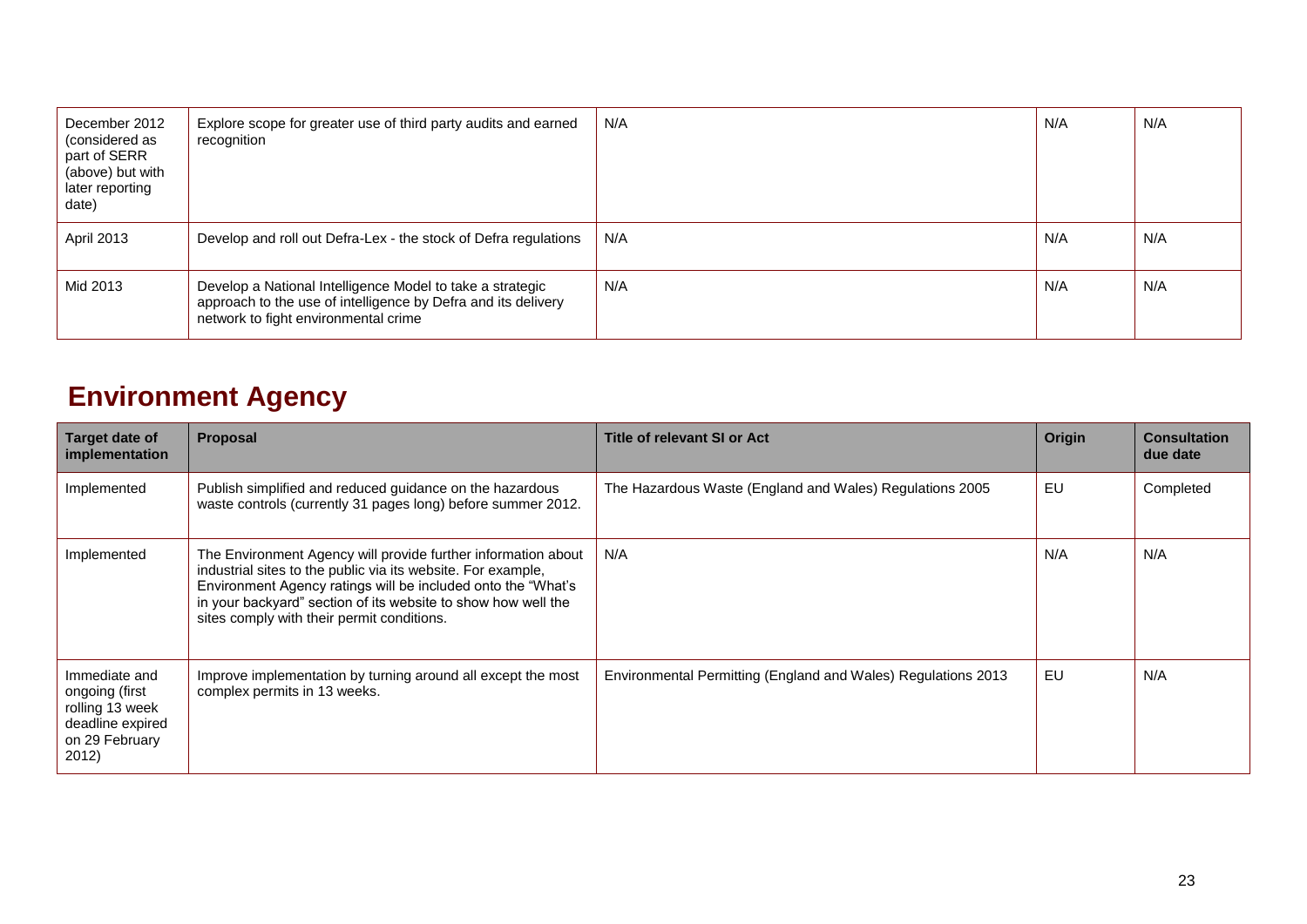| <b>Target date of</b><br>implementation                                                                                                                    | <b>Proposal</b>                                                                                                                                                                                                                                                                                                                                                                                                                                                                                                                                                  | <b>Title of relevant SI or Act</b>                            | <b>Origin</b> | <b>Consultation</b><br>due date |
|------------------------------------------------------------------------------------------------------------------------------------------------------------|------------------------------------------------------------------------------------------------------------------------------------------------------------------------------------------------------------------------------------------------------------------------------------------------------------------------------------------------------------------------------------------------------------------------------------------------------------------------------------------------------------------------------------------------------------------|---------------------------------------------------------------|---------------|---------------------------------|
| Agreements made<br>available to<br>operators in May<br>2012. Rollout of<br>agreements<br>across target<br>sectors in 2012-13<br>and ongoing after<br>that. | Reduce unnecessary burdens of data reporting, handling and<br>storage for both the operator and regulator by allowing<br>companies to use data portals to provide direct access to their<br>environmental compliance data. If current trials are successful,<br>in the coming year the Agency plans to give other companies<br>in the Landfill, Metals Recycling, Chemical, Combustion and<br>Food and Drink sectors the opportunity to use such portals<br>through voluntary, standard agreements. Roll out to other<br>sectors will follow, subject to demand. | N/A                                                           | N/A           | N/A                             |
| November 2012                                                                                                                                              | Publish guidance to help applicants understand the limitations<br>and flexibilities of applying simultaneously and sequentially for<br>environmental permits and planning permission.                                                                                                                                                                                                                                                                                                                                                                            | Environmental Permitting (England and Wales) Regulations 2011 | EU            | Completed                       |
| November 2012                                                                                                                                              | Consult on further standard rules permits as part of delivering<br>the Industrial Emission Directive.                                                                                                                                                                                                                                                                                                                                                                                                                                                            | N/A                                                           | N/A           | <b>July 2012</b>                |
| April 2013                                                                                                                                                 | Look to extend the current system to allow direct electronic<br>upload of hazardous waste returns to reduce the amount of<br>paperwork businesses have to produce.                                                                                                                                                                                                                                                                                                                                                                                               | The Hazardous Waste (England and Wales) Regulations 2005      | EU            | N/A                             |
| April 2013                                                                                                                                                 | Trial different styles of guidance in partnership with customers.                                                                                                                                                                                                                                                                                                                                                                                                                                                                                                | N/A                                                           | N/A           | N/A                             |
| Spring 2013                                                                                                                                                | Set up teams with specific expertise in and understanding of<br>specific industry sectors to provide a better, more focused<br>customer service.                                                                                                                                                                                                                                                                                                                                                                                                                 | N/A                                                           | N/A           | N/A                             |
| Summer 2013                                                                                                                                                | Produce a series of Sector Plans to set out how the Agency<br>will tailor its approach to the specific needs of the 14 main<br>business sectors it regulates.                                                                                                                                                                                                                                                                                                                                                                                                    | N/A                                                           | N/A           | Completed                       |

 $6$  Work is in scoping stage. A more detailed timeline will be available when scoping is completed.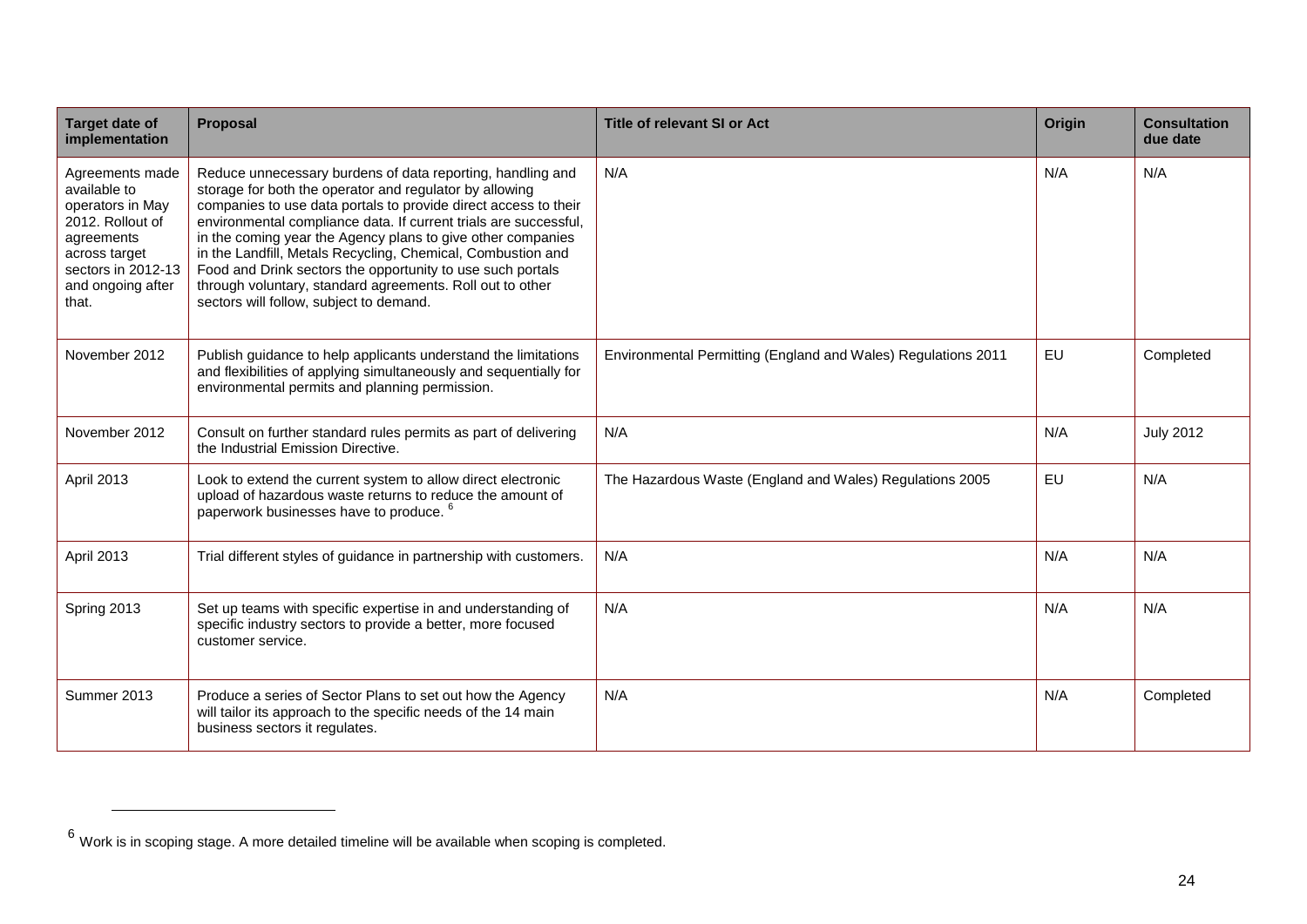<span id="page-24-0"></span>

| <b>Target date of</b><br>implementation | Proposal                                                                                                                                                                 | <b>Title of relevant SI or Act</b>                            | Origin    | <b>Consultation</b><br>due date       |
|-----------------------------------------|--------------------------------------------------------------------------------------------------------------------------------------------------------------------------|---------------------------------------------------------------|-----------|---------------------------------------|
| November 2013                           | Review trials of Third Party Assurance Schemes with a range<br>of business sectors (30 of the best operators over 9 sectors)<br>and consider which can be taken forward. | N/A                                                           | N/A       | October 2013                          |
| November 2013                           | Improve implementation by trialling third-party compliance<br>checks and an annual compliance statement by Directors.                                                    | Environmental Permitting (England and Wales) Regulations 2014 | <b>EU</b> | October 2013                          |
| December 2013                           | Work with Defra to complete a review of its enforcement<br>powers to promote a common and consistent approach to<br>enforcement across new and developing regimes.       | N/A                                                           | N/A       | Unsure at<br>present                  |
| January 2014                            | Introduce a quick and easy electronic recording system from<br>January 2014 which will do away with unnecessary admin,<br>saving businesses at least £5million per year. | The Waste (England and Wales) Regulations 2011                | EU        | N/A                                   |
| March 2014                              | Develop an efficient web framework to make it easier for<br>customers to find what they need.                                                                            | N/A                                                           | N/A       | N/A                                   |
| April 2014                              | Streamline guidance documents by 25% and provide simple,<br>up to date guidance which will give customers the confidence<br>that they can rely on it                     | N/A                                                           | N/A       | Will vary<br>depending on<br>guidance |
| April 2015                              | Provide trade bodies with more data on sector performance to<br>highlight best and worst practice to help incentivise better<br>performance.                             | N/A                                                           | N/A       | September<br>2012                     |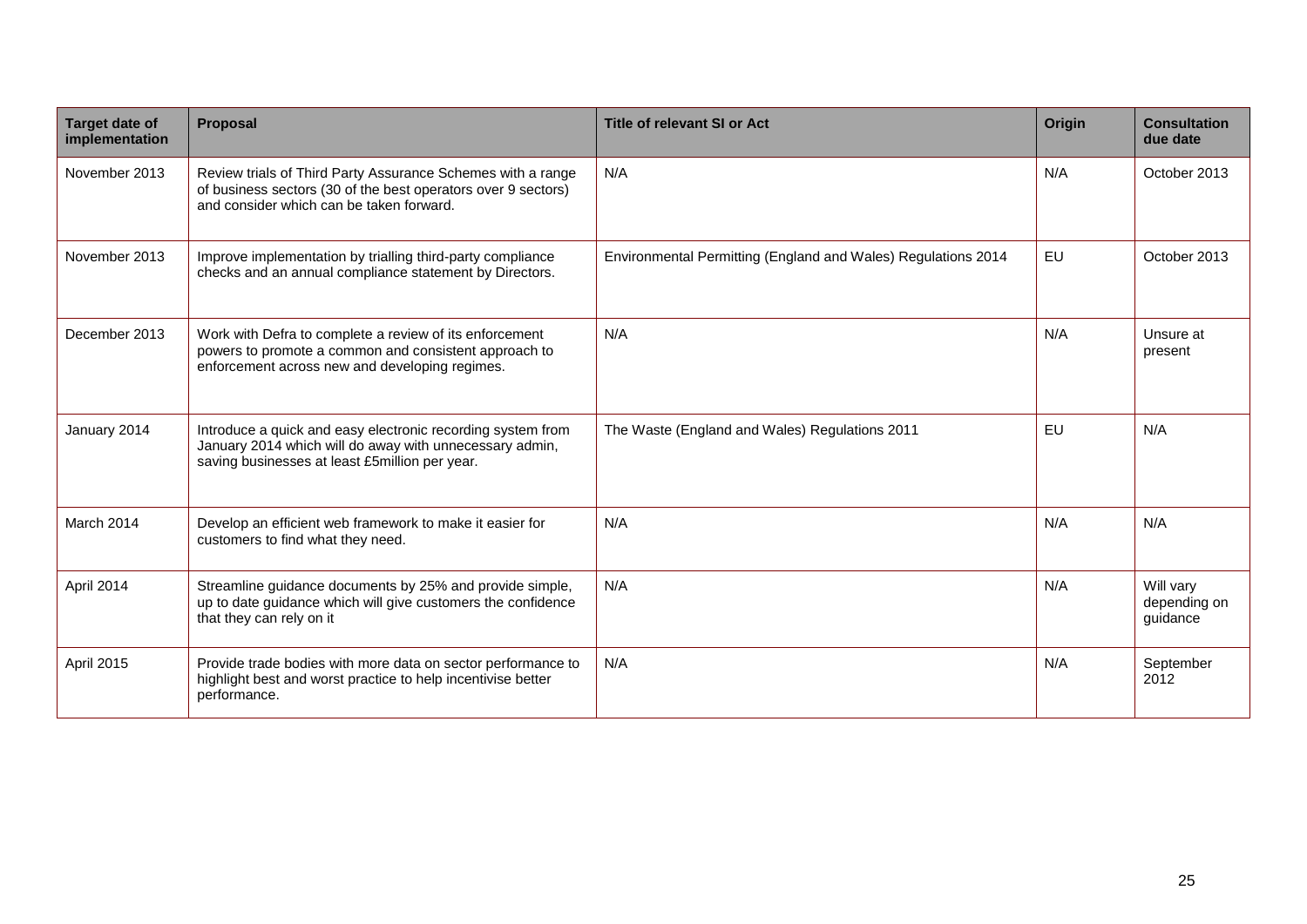### **Natural England**

| <b>Target date of</b><br>implementation                                                                | Proposal                                                                                                                                                                                                                                      | <b>Title of relevant SI or Act</b> | Origin | <b>Consultation</b><br>due date                        |
|--------------------------------------------------------------------------------------------------------|-----------------------------------------------------------------------------------------------------------------------------------------------------------------------------------------------------------------------------------------------|------------------------------------|--------|--------------------------------------------------------|
| Implemented -<br>regular rhythm of<br><b>Industry Groups</b><br>and Customer<br>Panels now in<br>place | Use a series of Industry Groups and Customer Panels to<br>advise both on priorities for improvements and the detail of<br>new products and services to ensure they work to best effect,<br>complementing business models and ways of working. | N/A                                | N/A    | N/A                                                    |
| Implemented                                                                                            | Use an Ipsos Mori targeted customer and partner survey (to be<br>completed March 2012) to identify further areas for<br>improvement.                                                                                                          | N/A                                | N/A    | N/A                                                    |
| Implemented                                                                                            | Offer pre-application advice services (on a cost recovery basis)<br>aimed at improving certainty and reducing costly delays,<br>particularly for developers.                                                                                  | N/A                                | N/A    | Completed                                              |
| <b>March 2013</b>                                                                                      | Expand the use of innovative class and organisational licences<br>for lower risk activities, freeing resources to focus more on<br>encouraging and supporting compliance and on ensuring<br>regulatory outcomes are being met.                | N/A                                | N/A    | September<br>2012 (bats)<br>November<br>2012 (badgers) |
| <b>March 2013</b>                                                                                      | Condition licences to reduce the number of applications that<br>are 'not right first time' by an expected 25%, reducing delays to<br>development programmes. This will also simplify paperwork for<br>licence modification requests.          | N/A                                | N/A    | September<br>2012                                      |
| <b>March 2013</b>                                                                                      | Develop online libraries of standard wording for commonly<br>encountered scenarios to help statutory undertakers provide<br>the right information first time and get their assent quickly.                                                    | N/A                                | N/A    | December<br>2012                                       |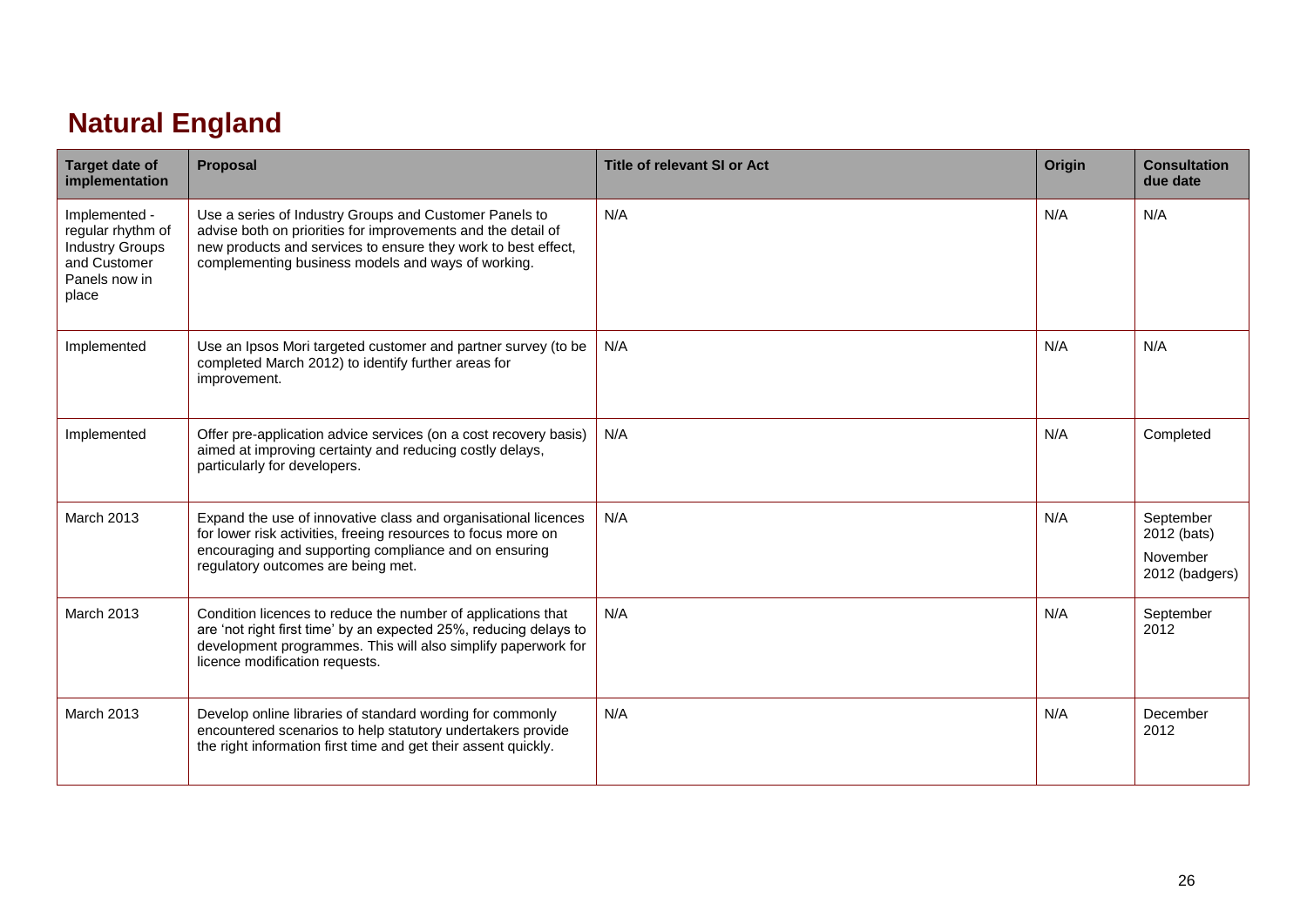| Target date of<br>implementation | Proposal                                                                                                                                                                                                                                                                                   | Title of relevant SI or Act | Origin | <b>Consultation</b><br>due date |
|----------------------------------|--------------------------------------------------------------------------------------------------------------------------------------------------------------------------------------------------------------------------------------------------------------------------------------------|-----------------------------|--------|---------------------------------|
| March 2013                       | Work closely with developers to understand the costs<br>associated with its licensing services and develop a new<br>methodology to understand and quantify the monetary impacts<br>of delays and risk.                                                                                     | N/A                         | N/A    | December<br>2013                |
| March 2013                       | Work with partners to explore ways of raising standards in the<br>ecological consultancy profession, offering chargeable training<br>courses and examining the scope for accreditation (e.g.<br>chartered status) to enable us to build further on the principle<br>of earned recognition. | N/A                         | N/A    | N/A                             |